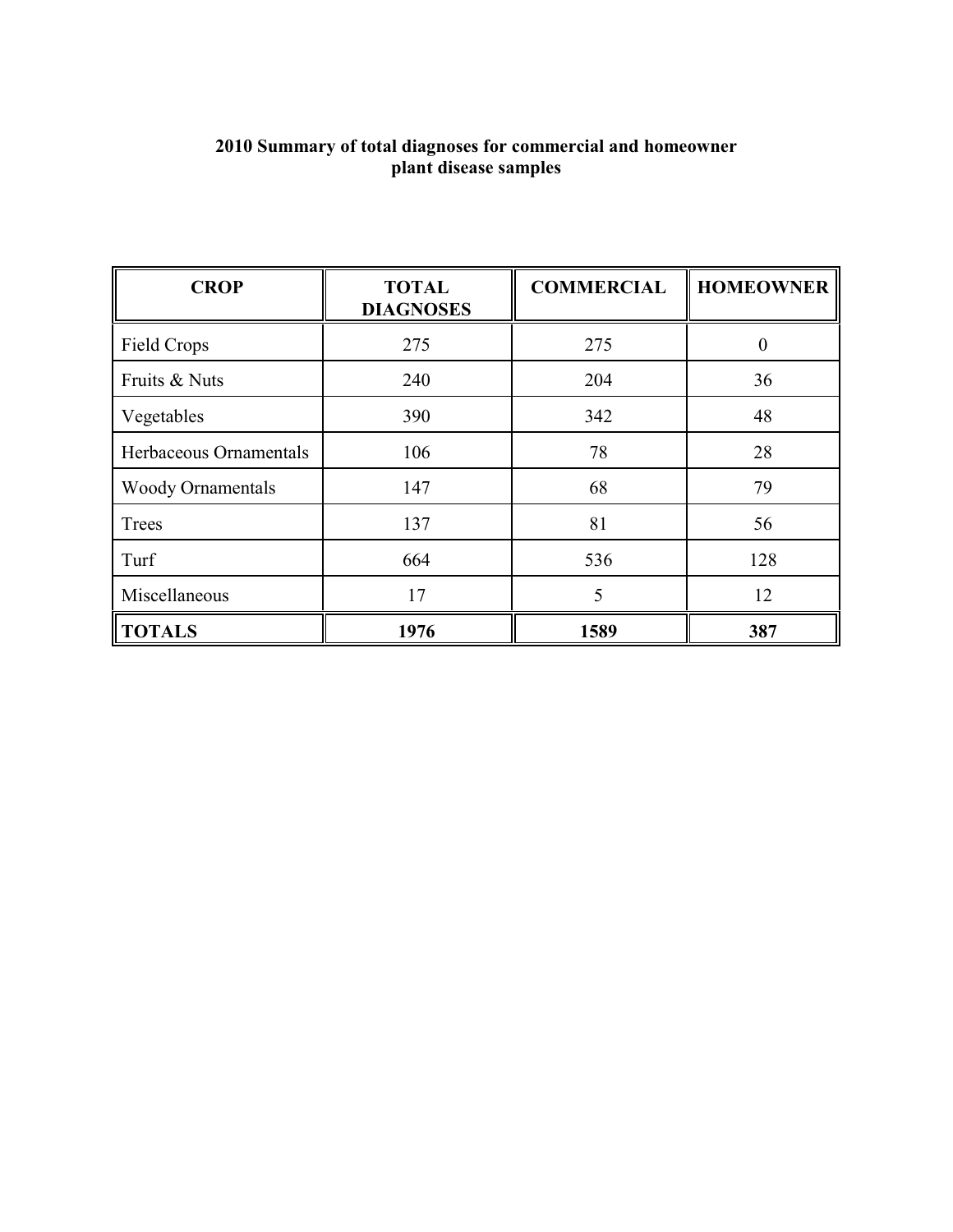## **FIELD CROP DISEASES**

# TOTAL DIAGNOSES: 275 ( $C = 275$ ; H = 0)

| <b>HOST</b>                               | <b>DISEASE</b>                                                                                                                                                                                                                       | <b>CAUSAL ORGANISM</b>                                                                                                                                                                                                                                                    | <b>COMM</b>                                                   | HO |
|-------------------------------------------|--------------------------------------------------------------------------------------------------------------------------------------------------------------------------------------------------------------------------------------|---------------------------------------------------------------------------------------------------------------------------------------------------------------------------------------------------------------------------------------------------------------------------|---------------------------------------------------------------|----|
| Bahiagrass<br>$C = 1$<br>$H =$            | Dollar Spot                                                                                                                                                                                                                          | Sclerotinia homeocarpa                                                                                                                                                                                                                                                    | 1                                                             |    |
| Beet, Sugar<br>$C = 1$<br>$H =$           | Unknown                                                                                                                                                                                                                              |                                                                                                                                                                                                                                                                           | -1                                                            |    |
| Corn,<br>Field/Seed<br>$C = 105$<br>$H =$ | No Disease<br><b>Abiotic Disorder</b><br>Abiotic Disorder<br>Northern Corn Leaf Blight<br>Southern Rust<br>Southern Corn Leaf Blight<br>Unknown<br><b>Common Rust</b><br>Diplodia Ear & Stalk Rot<br>Fusarium Ear Rot<br>Anthracnose | Chemical Injury<br>Unknown<br>Setosphaeria (Exserohilum) turcica (turcicium)<br>Puccinia polysora<br>Cochliobolus (Bipolaris) heterostrophus (maydis)<br>General<br>Puccinia sorghi<br>Stenocarpella (Diplodia) maydis<br>Fusarium sp./spp.<br>Colletotrichum graminicola | 5<br>8<br>1<br>22<br>32<br>21<br>$8\,$<br>4<br>$\overline{2}$ |    |
| Cotton<br>$C = 54$<br>$H =$               | No Disease<br>Unknown<br>Stemphylium Leaf Spot<br>Ascochyta Blight<br>Cercospora Leaf Spot<br>Rhizoctonia Crown & Stem Rot<br>Fusarium Wilt<br>Corynespora Leaf Spot<br>Leaf Spot                                                    | General<br>Stemphylium sp./spp.<br>Ascochyta gossypii<br>Cercospora sp./spp.<br>Rhizoctonia sp./spp.<br>Fusarium oxysporum<br>Corynespora sp./spp.<br>Pestalotiopsis (Pestalotia) sp./spp.                                                                                | 9<br>9<br>16<br>T<br>8<br>8<br>1                              |    |
| Kudzu<br>$C = 1$<br>$H =$                 | Leaf Spot                                                                                                                                                                                                                            | Cercospora sp./spp.                                                                                                                                                                                                                                                       |                                                               |    |
| Millet<br>$C = 1$<br>$\mathbf{H} =$       | No Disease                                                                                                                                                                                                                           |                                                                                                                                                                                                                                                                           | 1                                                             |    |
| Oat<br>$C = 1$<br>$\mathbf{H} =$          | No Disease                                                                                                                                                                                                                           |                                                                                                                                                                                                                                                                           | 1                                                             |    |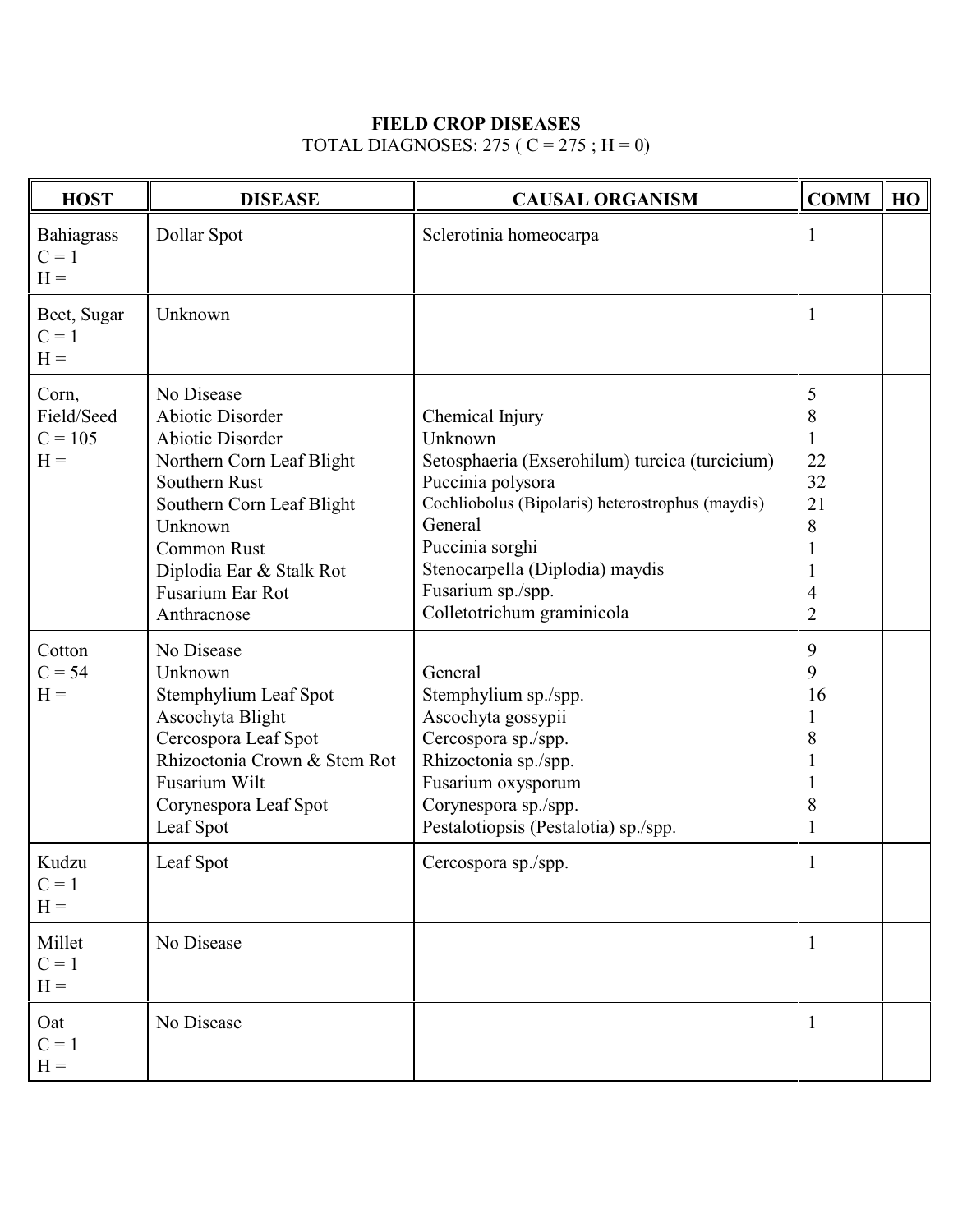| Peanut<br>$C = 23$<br>$H =$           | <b>Abiotic Disorder</b><br>No Disease<br>Anthracnose/Colletotrichum Leaf Spot<br>Early Leaf Spot<br>Cercospora Leaf Spot<br>Unknown<br>Rhizoctonia Blight<br>Southern Stem Blight<br>Diplodia Collar Rot<br>Late Leaf Spot<br>Cylindrocladium Black Rot | Chemical Injury<br>Colletotrichum sp./spp.<br>Mycosphaerella (Cercospora) arachidis (arachidicola)<br>Cercospora sp./spp.<br>General<br>Rhizoctonia solani<br>Sclerotium rolfsii<br>Diplodia gossypina<br>Mycosphaerella (ana. Passalora) berkeleyi<br>Cylindrocladium parasiticum | $\overline{2}$<br>4<br>1<br>$\mathbf{1}$<br>$\mathbf{1}$<br>4<br>6<br>1<br>$\mathbf{1}$ |  |
|---------------------------------------|---------------------------------------------------------------------------------------------------------------------------------------------------------------------------------------------------------------------------------------------------------|------------------------------------------------------------------------------------------------------------------------------------------------------------------------------------------------------------------------------------------------------------------------------------|-----------------------------------------------------------------------------------------|--|
| Sesame<br>$C = 1$<br>$H =$            | Undetermined                                                                                                                                                                                                                                            | Injury or Pest                                                                                                                                                                                                                                                                     | $\mathbf{1}$                                                                            |  |
| Sorghum<br>$C = 3$<br>$H =$           | <b>Insufficient Sample</b><br><b>Fusarium Basal Stem Rot</b><br>Anthracnose                                                                                                                                                                             | Fusarium oxysporum<br>Colletotrichum graminicola                                                                                                                                                                                                                                   | 1<br>1                                                                                  |  |
| Soybean<br>$C = 32$<br>$H =$          | Unknown<br>No Disease<br><b>Charcoal Rot</b><br>Frogeye Leaf Spot<br>Downy Mildew<br>Soybean Stem Canker<br>Pod & Stem Blight<br>Anthracnose/Colletotrichum Leaf Spot<br><b>Abiotic Disorder</b><br>Soybean Brown Spot<br>Southern Stem Blight          | Macrophomina phaseolina<br>Cercospora sojina<br>Peronospora sp./spp.<br>Diaporthe phaseolorum<br>Diaporthe (Phomopsis) sp./spp.<br>Colletotrichum sp./spp.<br>Chemical Injury<br>Septoria glycines<br>Sclerotium rolfsii                                                           | 8<br>3<br>5<br>$\overline{2}$<br>5<br>4                                                 |  |
| Tobacco<br>$C = 41$<br>$\mathbf{H} =$ | <b>Black Rot</b><br>Sclerotinia Stem Rot<br>Pythium Root Rot<br><b>Black Shank</b><br>No Disease<br>Virus<br>Unknown<br>Virus<br>Virus<br>Southern Blight                                                                                               | Xanthomonas campestris<br>Sclerotinia sp./spp.<br>Pythium sp./spp.<br>Phytophthora nicotianae<br>Tomato spotted wilt<br>Cucumber mosaic<br>Tobacco mosaic<br>Sclerotium rolfsii                                                                                                    | $\mathbf{1}$<br>3<br>12<br>17<br>$\overline{2}$<br>1<br>1<br>$\overline{2}$             |  |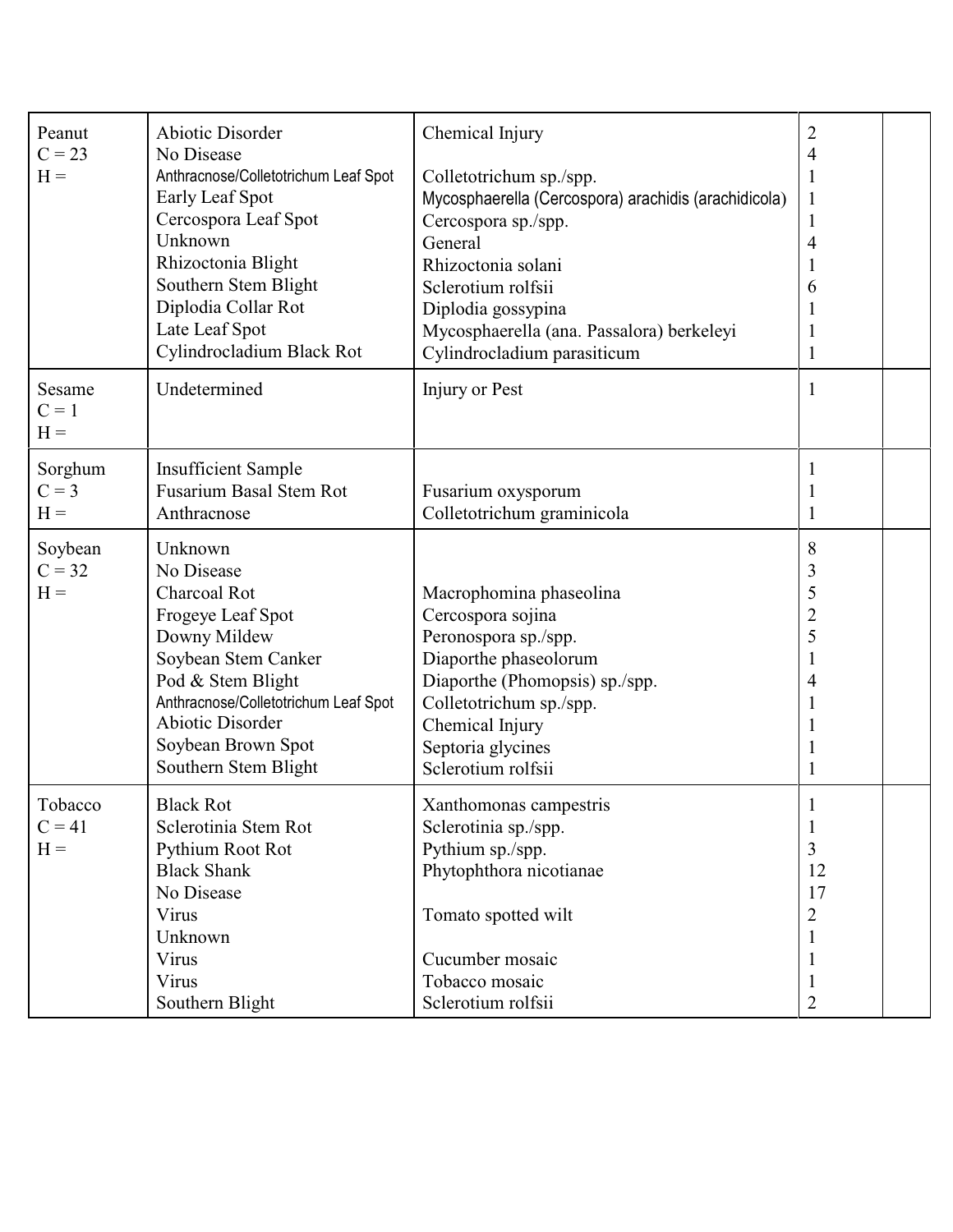| Wheat    | Spot Blotch      | Cochliobolus sp./spp.                         |  |
|----------|------------------|-----------------------------------------------|--|
| $C = 11$ | No Disease       |                                               |  |
| $H =$    | Sooty Mold       | Unidentified Fungi                            |  |
|          | Tan Spot         | Drechslera sp./spp.                           |  |
|          | Glume Blotch     | Phaeosphaeria (Stagonospora) nodorum sp./spp. |  |
|          | Abiotic Disorder | Cultural /Environmental                       |  |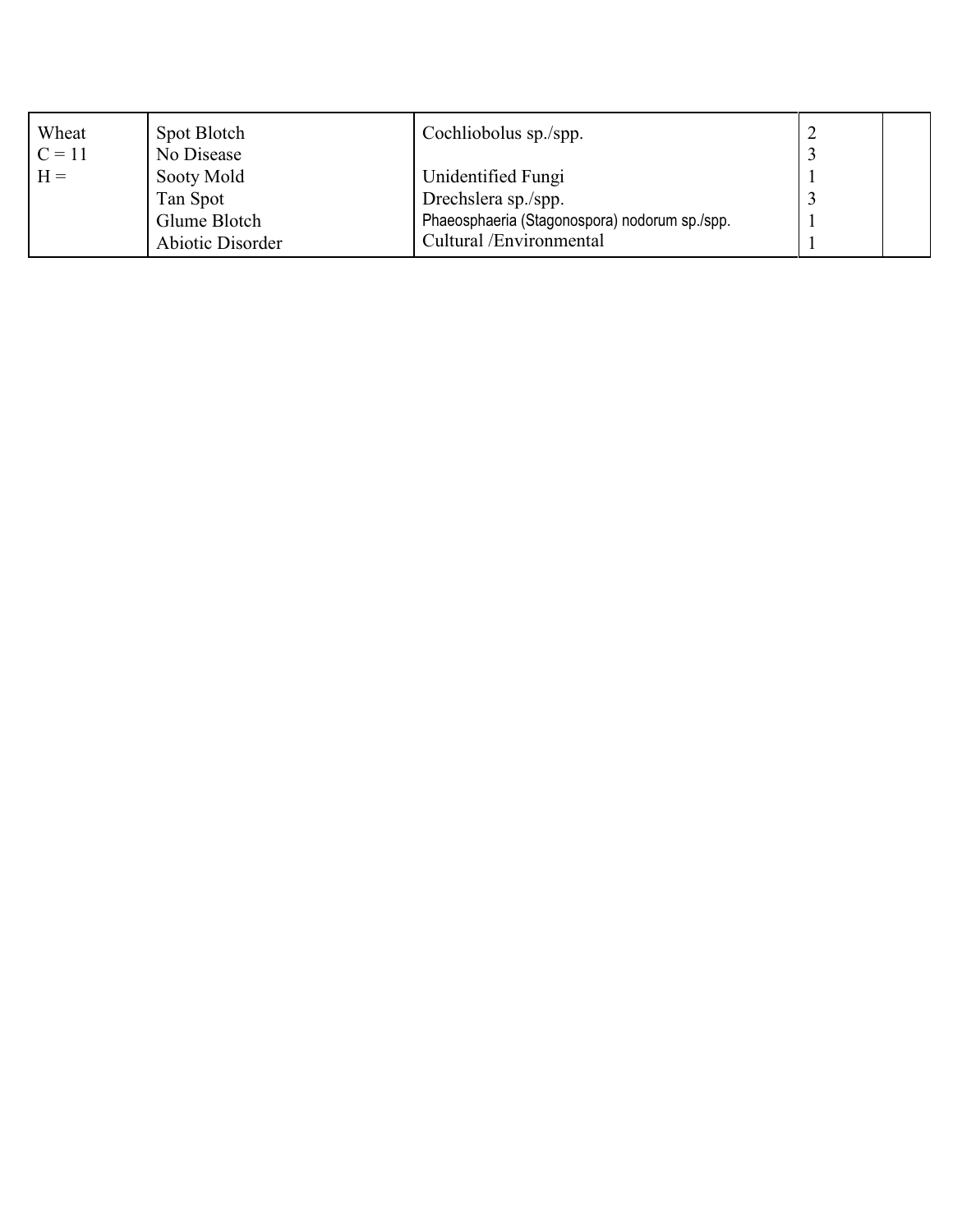### **FRUIT DISEASES** TOTAL DIAGNOSES: 240 (C = 204;  $H = 36$ )

| <b>HOST</b> | <b>DISEASE</b>              | <b>CAUSAL ORGANISM</b>                             | <b>COMM</b>    | HO |
|-------------|-----------------------------|----------------------------------------------------|----------------|----|
| Apple       | Cedar Apple Rust            | Gymnosporangium juniperi virginianae               |                |    |
| $C = 2$     | Fire Blight                 | Erwinia amylovora                                  |                |    |
| $H = 9$     | Abiotic Disorder            | Insect Damage - Eriophyid Mite                     |                |    |
|             | LSREP                       |                                                    |                |    |
|             | <b>Abiotic Disorder</b>     | Unknown                                            |                |    |
|             | <b>Insufficient Sample</b>  |                                                    |                |    |
|             | <b>Abiotic Disorder</b>     | <b>Cultural / Environmental</b>                    |                |    |
| Blackberry  | <b>Cane and Leaf Rust</b>   | Kuehneola uredinis                                 | $\overline{2}$ |    |
| $C = 44$    | Cane Blight/Canker          | Leptosphaeria coniothyrium (Coniothyrium) fuckelli | 3              |    |
| $H = 2$     | Cane Blotch                 | Cephaleuros sp./spp.                               | $\overline{c}$ |    |
|             | Canker/Dieback/Leaf Blight  | Fusicoccum sp./spp.                                | 5              |    |
|             | Canker/Dieback/Twig Blight  | Botryosphaeria sp./spp.                            | 5              |    |
|             | Orange Felt                 |                                                    | 15             |    |
|             | Pythium Root/Crown Rot      | Pythium sp./spp.                                   |                |    |
|             | Unknown                     | General                                            | 5              |    |
|             |                             | Gloeosporium sp.                                   |                |    |
|             | <b>Abiotic Disorder</b>     | <b>Unknown</b>                                     |                |    |
|             | <b>Abiotic Disorder</b>     | Insect Damage - Spider Mite                        |                |    |
|             | Cercospora Leaf Spot        | Cercospora sp./spp.                                | 4              |    |
|             | Pythium Root &/or Crown Rot | Pythium sp./spp.                                   |                |    |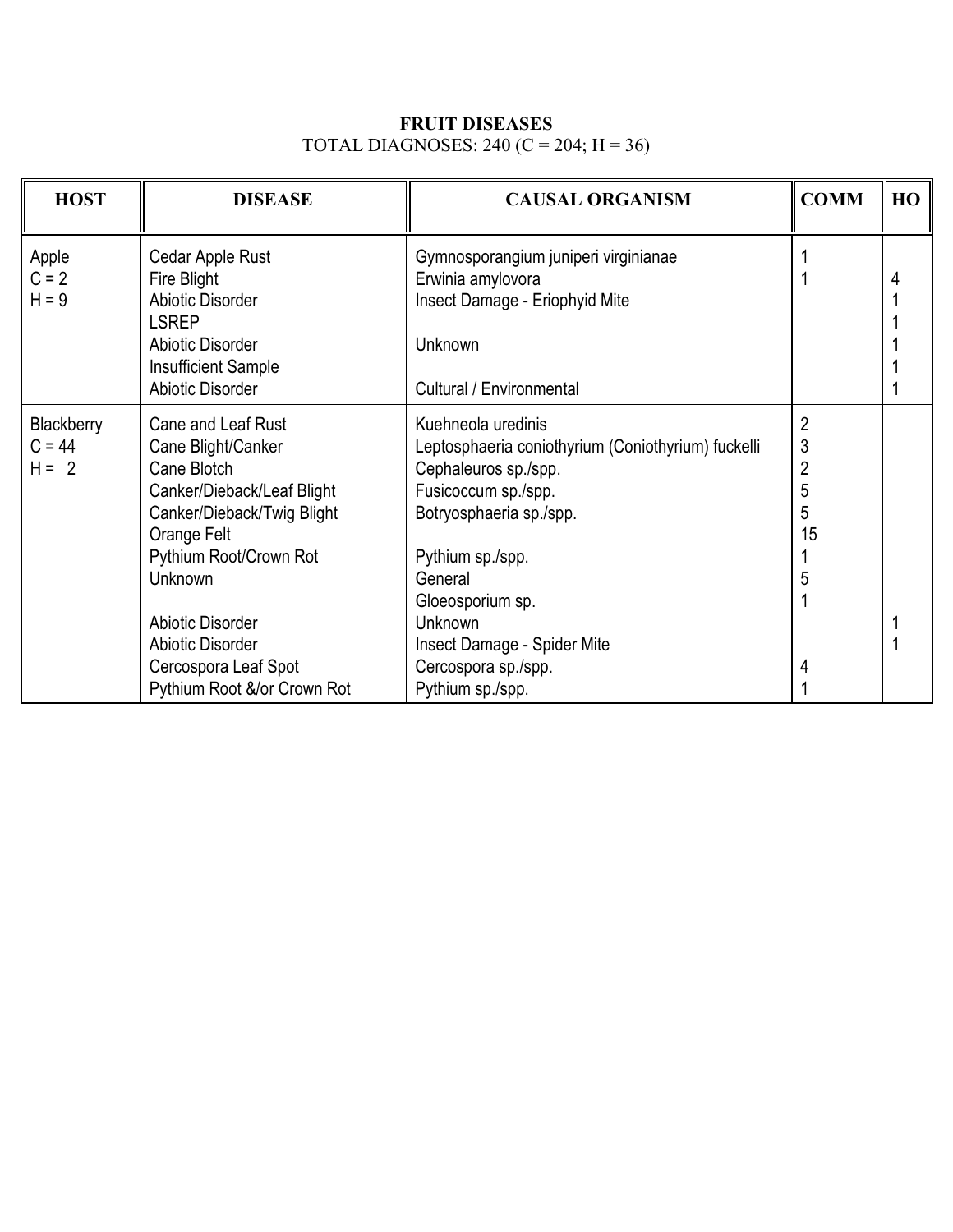| Blueberry<br>$C = 98$<br>$H = 7$ | <b>Blight</b><br>Unknown<br><b>Unknown</b><br><b>Twig Blight</b>                                                                                                                                                                                                                                                                                                             | Botrytis cinerea<br>Abiotic Disorder<br>General<br>Fusicoccum sp./spp.                                                                                                                                                                                                                                      | 3<br>3<br>32<br>$\overline{7}$                                               | 1                                |
|----------------------------------|------------------------------------------------------------------------------------------------------------------------------------------------------------------------------------------------------------------------------------------------------------------------------------------------------------------------------------------------------------------------------|-------------------------------------------------------------------------------------------------------------------------------------------------------------------------------------------------------------------------------------------------------------------------------------------------------------|------------------------------------------------------------------------------|----------------------------------|
|                                  | Canker/Dieback/Twig Blight<br><b>Phomopsis Canker</b><br>Mummy Berry<br>Phytotoxicity<br>Rhizoctonia Crown/Stem Rot<br>Phytophthora Crown Rot<br>Pythium Root Rot<br><b>Abiotic Disorder</b><br>Anthracnose<br>Macrophoma Leaf Spot<br>Leaf Spot<br><b>Abiotic Disorder</b>                                                                                                  | Botryosphaeria sp./spp.<br>Phomopsis sp./spp.<br>Monilinia vaccinii-corymbosi<br>Putative, Abiotic Disorder<br>Rhizoctonia sp./spp.<br>Phytophthora sp./spp.<br>Pythium sp./spp.<br><b>Insect Damage</b><br>Gloeosporium sp./spp.<br>Macrophoma sp./sp.<br>Pestalotiopsis sp./spp.<br><b>Drought Stress</b> | 10<br>3<br>$\overline{c}$<br>$\overline{c}$<br>1<br>3<br>$\overline{c}$<br>3 | $\overline{2}$<br>$\overline{2}$ |
|                                  | Stem Rot/Dieback/Canker<br><b>Abiotic Disorder</b><br>Cercospora Leaf Spot<br>Powdery Mildew<br>Rhizoctonia Root Rot<br>Phytophthora Crown&/or Root Rot<br>Pestalotia Dieback<br>Sphaeropsis Canker<br>Armillaria Root Rot<br>Crown Rot Pathogen Complex<br>Unidentified Basidiomycete<br>Leaf Spot<br>Pythium Crown &/or Root Rot<br>Phytophthora Crown, Root &/or Stem Rot | Botryodiplodia sp./spp.<br>General<br>Cercospora sp./spp.<br>Microsphaeria sp.<br>Rhizoctonia sp./spp.<br>Phytophthora sp./spp.<br>Pestalotia sp./spp.<br>Sphaeropsis sp./spp.<br>Armillaria sp./spp.<br>Phyllosticta sp./spp.<br>Pythium sp./spp.<br>Phytophthora sp./spp.                                 | $\overline{\mathbf{c}}$<br>$\mathbf 1$<br>5<br>$\overline{c}$<br>5           | 1                                |
| Cherry<br>$C =$<br>$H = 1$       | Unknown                                                                                                                                                                                                                                                                                                                                                                      | General                                                                                                                                                                                                                                                                                                     |                                                                              |                                  |
| Citrus<br>$C =$<br>$H = 1$       | <b>Abiotic Disorder</b>                                                                                                                                                                                                                                                                                                                                                      | <b>Insect Damage</b>                                                                                                                                                                                                                                                                                        |                                                                              | 1                                |
| Fig<br>$C = 1$<br>$H =$          | Leaf Spot                                                                                                                                                                                                                                                                                                                                                                    | Cercospora sp./spp.                                                                                                                                                                                                                                                                                         |                                                                              |                                  |
| Grape<br>$C = 4$<br>$H = 1$      | <b>Unknown</b><br><b>Black Rot</b><br><b>Bitter Rot</b>                                                                                                                                                                                                                                                                                                                      | General<br>Guignardia bidwelli (Phyllosticta ampelicida)<br>Greeneria uvicola                                                                                                                                                                                                                               | $\overline{2}$                                                               |                                  |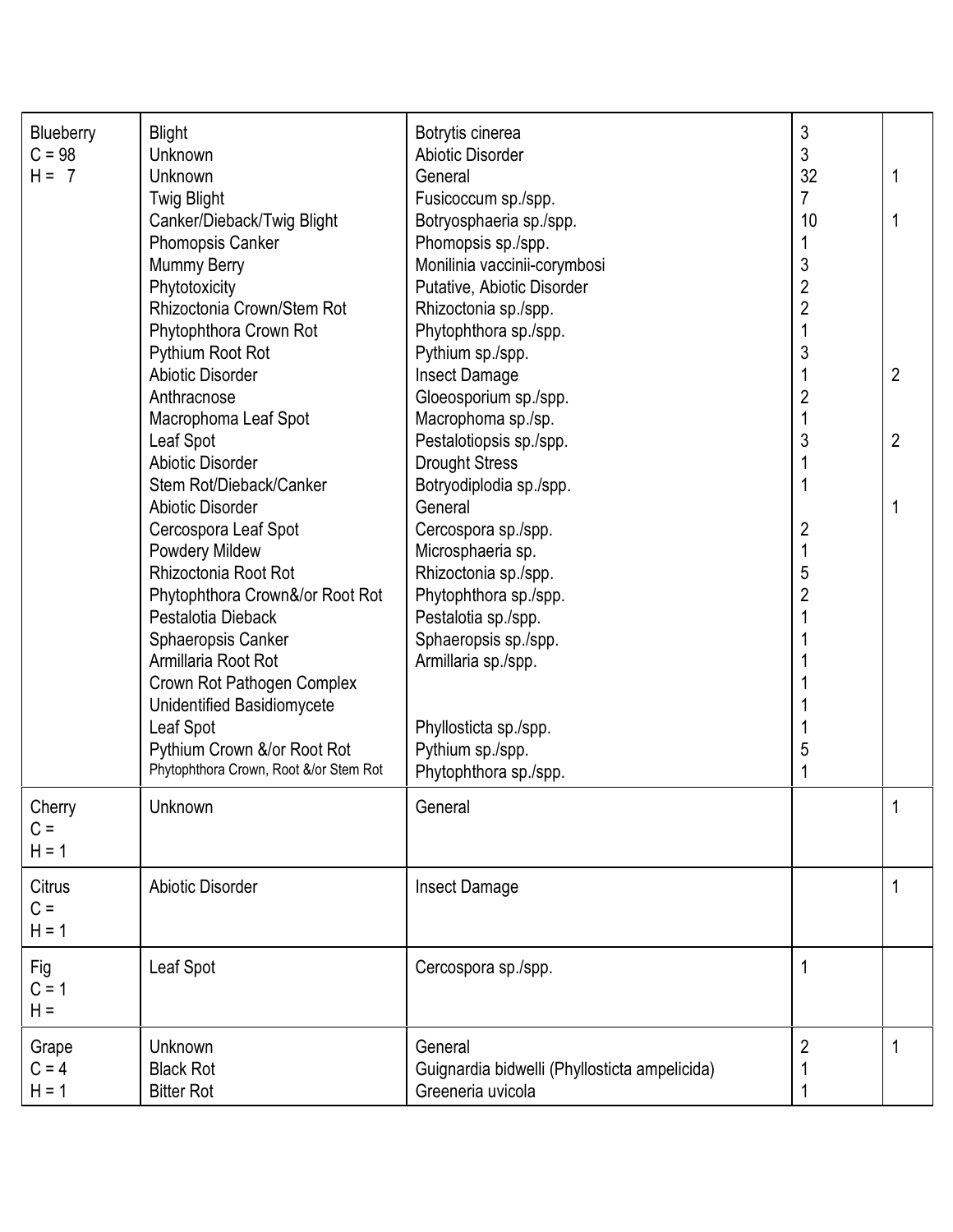| Kiwi<br>$C = 3$<br>$H =$      | Stem & Root Rot<br>Pythium Root Rot<br>Crown, Root &/or Stem Rot                                                                                            | Rhizoctonia sp./spp.<br>Pythium sp./spp.<br>Phytophthora sp./spp.                                                                                                                                       |                                 |                     |
|-------------------------------|-------------------------------------------------------------------------------------------------------------------------------------------------------------|---------------------------------------------------------------------------------------------------------------------------------------------------------------------------------------------------------|---------------------------------|---------------------|
| Mayhaw<br>$C = 2$<br>$H = 1$  | Cedar-Quince Rust<br>Leaf Spot<br>Root Rot                                                                                                                  | Gymnosporangium clavipes<br>Cercospora sp./spp.<br>Pythium sp./spp.                                                                                                                                     |                                 | 1                   |
| Muscadine<br>$C = 4$<br>$H =$ | Phytophthora Root Rot<br>Macrophoma Rot<br>Unknown<br>Pythium Damping Off                                                                                   | Phytophthora sp./spp.<br>Botryosphaeria dothidea<br>General<br>Pythium sp./spp.                                                                                                                         |                                 |                     |
| Olive<br>$C = 1$<br>$H =$     | Unknown                                                                                                                                                     | General                                                                                                                                                                                                 |                                 |                     |
| Peach<br>$C = 4$<br>$H = 2$   | Unknown<br><b>Phomopsis Dieback</b><br><b>Abiotic Disorder</b><br>Nematode Damage - Ring<br><b>Brown Rot</b><br>Scab                                        | General<br>Phomopsis sp./spp.<br>Scale Insect<br>Criconemoides sp./spp.<br>Monilinia sp./spp.<br>Venturia (Cladosporium) carpophila (carpophilium)                                                      |                                 |                     |
| Pear<br>$C =$<br>$H = 6$      | Fire Blight<br><b>Abiotic Disorder</b><br>Entomosporium Leaf Spot<br>Unknown                                                                                | Erwinia amylovora<br>Cultural/Environmental<br>Entomosporium sp./spp.<br>General                                                                                                                        |                                 | 2<br>$\overline{2}$ |
| Pecan<br>$C = 17$<br>$H = 2$  | Unknown<br>Anthracnose<br>Anthracnose<br>Anthracnose<br>Anthracnose<br>No Disease<br>Abiotic Disorder<br><b>Abiotic Disorder</b><br><b>Abiotic Disorder</b> | General<br>Glomerella sp./spp.<br>Colletotrichum sp./spp.<br>Glomerella cingulata (Colletotrichum gloeosporiodes)<br>Gloeosporium sp./spp.<br>Cultural/Environmental<br><b>Unknown</b><br>Physiological | 2<br>4<br>3<br>1<br>ŋ<br>3<br>2 |                     |
| Pistache<br>$C =$<br>$H = 1$  | Anthracnose                                                                                                                                                 | Colletotrichum sp./spp.                                                                                                                                                                                 |                                 |                     |
| Plum<br>$C =$<br>$H = 2$      | Unknown<br><b>Black Knot</b>                                                                                                                                | General<br>Apiosporina (Dibotryon) morbosa (morbosum)                                                                                                                                                   |                                 |                     |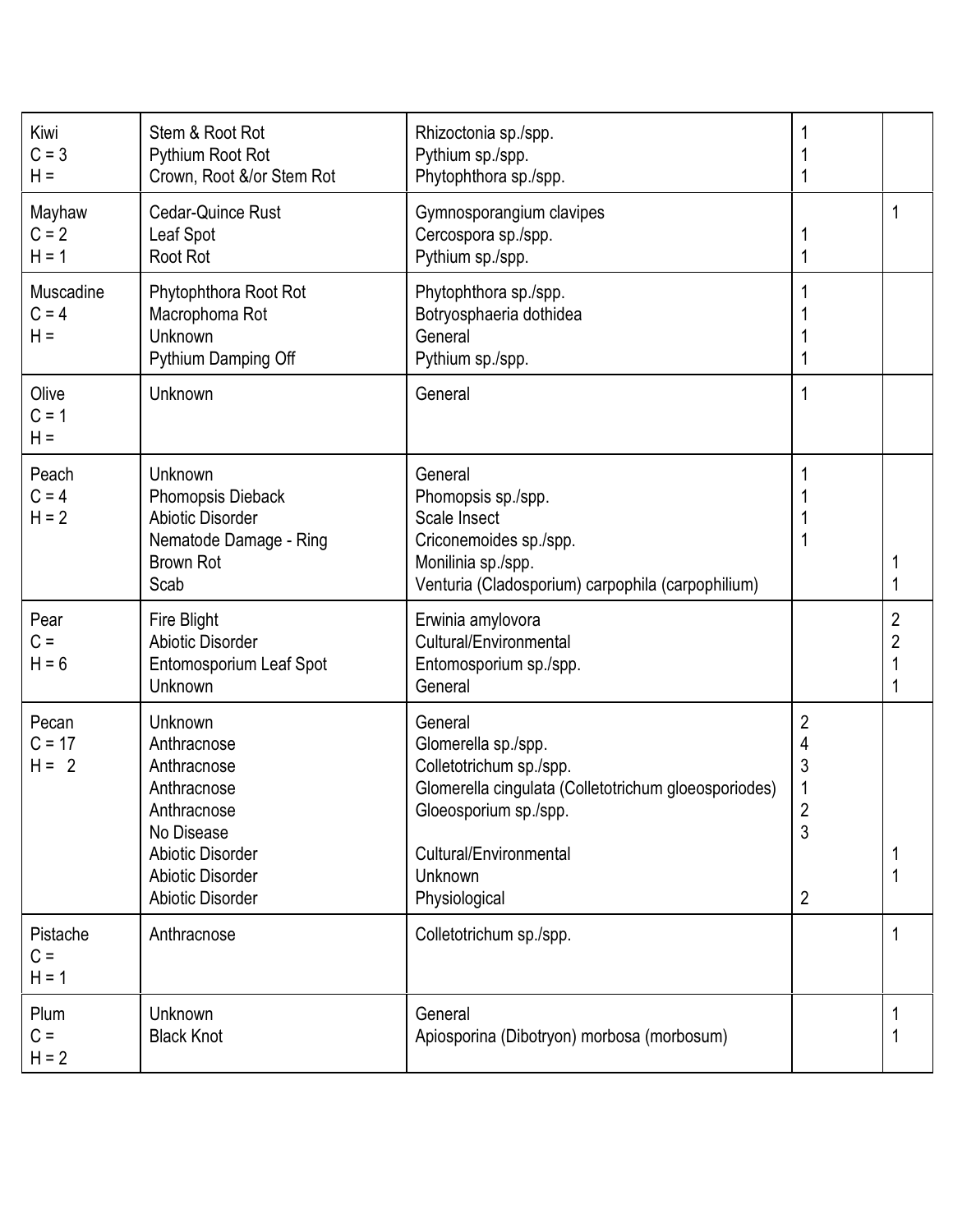| Pomegranate<br>$C = 3$<br>$H =$ | Anthracnose<br><b>Unknown</b><br>Coniothyrium Leaf Spot                                                                                                                                                                                                                                                               | Gloeosporium sp./spp.<br>General<br>Coniothyrium sp./spp.                                                                                                                                                                                                                                                                                              |  |
|---------------------------------|-----------------------------------------------------------------------------------------------------------------------------------------------------------------------------------------------------------------------------------------------------------------------------------------------------------------------|--------------------------------------------------------------------------------------------------------------------------------------------------------------------------------------------------------------------------------------------------------------------------------------------------------------------------------------------------------|--|
| Raspberry<br>$C = 1$<br>$H = 1$ | Root Rot<br><b>Abiotic Disorder</b>                                                                                                                                                                                                                                                                                   | Rhizoctonia sp./spp.<br><b>Unknown</b>                                                                                                                                                                                                                                                                                                                 |  |
| Strawberry<br>$C = 20$<br>Н     | Alternaria Leaf Spot<br>Cladosporium Mold<br>Unknown<br>Botrytis blight<br>Mycosphaerella Leaf Spot<br>Anthracnose<br>Abiotic Disorder<br>Phytophthora Crown Rot<br>Abiotic Disorder<br>Root/Crown Rot<br>Pythium Root/Crown Rot<br>Phytophthora Root/Crown/Stem Rot<br>Anthracnose Crown Rot<br>Cercospora Leaf Spot | Alternaria sp./spp.<br>Cladosporium sp./spp.<br>General<br>Botrytis sp./spp.<br>Mycosphaerella sp./spp.<br>Colletotrichum sp./spp.<br><b>Environmental Stress</b><br>Phytophthora sp./spp.<br><b>Insect Damage Spider Mites</b><br>Rhizoctonia sp./spp.<br>Pythium sp./spp.<br>Phytophthora sp./spp.<br>Colletotrichum sp./spp.<br>Cercospora sp./spp. |  |
|                                 | <b>Phomopsis Leaf Blight</b>                                                                                                                                                                                                                                                                                          | Phomopsis obscurans                                                                                                                                                                                                                                                                                                                                    |  |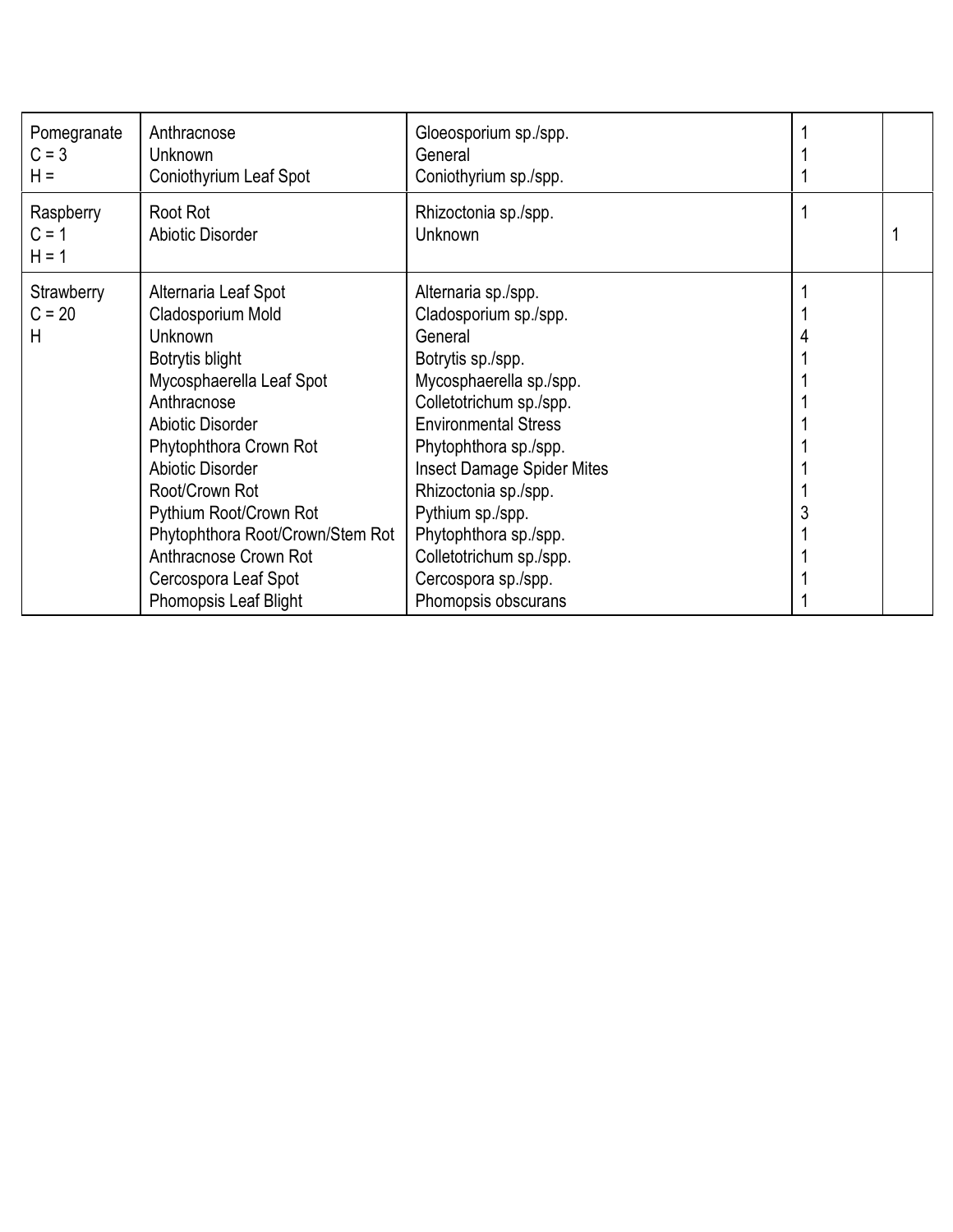### **HERBACEOUS ORNAMENTALS**

TOTAL DIAGNOSES:  $106 \text{ } \textcircled{} = 78$ ; H = 28)

| <b>HOST</b>                                   | <b>DISEASE</b>                                   | <b>CAUSAL ORGANISM</b>                                                | $\ $ COMM $\ $               | HO |
|-----------------------------------------------|--------------------------------------------------|-----------------------------------------------------------------------|------------------------------|----|
| Aeonium<br>$C = 1$<br>$H =$                   | No Disease                                       |                                                                       | $\mathbf{1}$                 |    |
| Ajuga<br>$C = 1$<br>$H = 1$                   | Root Rot<br>Rhizoctonia Blight                   | Various Fungi sp./spp.<br>Rhizoctonia solani                          | $\mathbf{1}$                 | 1  |
| Aubrieta<br>$C = 1$<br>$H =$                  | Pythium Root Rot                                 | Pythium sp./spp.                                                      | $\mathbf{1}$                 |    |
| Begonia<br>$C = 1$<br>$H = 1$                 | No Disease<br>Powdery Mildew                     | Oidium sp./spp.                                                       | $\mathbf{1}$                 | 1  |
| <b>Black-Eyed Susan</b><br>$C = 1$<br>$H = 2$ | Root Rot<br>Fusarium Dry Rot<br>Abiotic Disorder | Various Fungi sp./spp.<br>Fusarium sp./spp.<br>Herbicide Damage 2,4-D | $\mathbf{1}$                 |    |
| <b>Bromeliad</b><br>$C =$<br>$H = 1$          | <b>Abiotic Disorder</b>                          | Cultural/Environmental                                                |                              | 1  |
| Calibrachoa<br>$C = 1$<br>$H =$               | <b>Black Root Rot</b>                            | Thielaviopsis(Chalara) basicola (elegans)                             | $\mathbf{1}$                 |    |
| Candy Tuft<br>$C =$<br>$H = 1$                | <b>Abiotic Disorder</b>                          | <b>Environmental Stress</b>                                           |                              | 1  |
| Carthamus<br>$C = 2$<br>$H =$                 | No Disease<br>Cercospora Leaf Spot               | Cercospora sp./spp.                                                   | $\mathbf{1}$<br>$\mathbf{1}$ |    |
| Catharanthus<br>$C = 1$<br>$\mathbf{H} =$     | No Disease                                       |                                                                       | $\mathbf{1}$                 |    |
| Celosia<br>$C = 1$<br>$H =$                   | Phytophthora Stem Rot                            | Phytophthora sp./spp.                                                 | $\mathbf{1}$                 |    |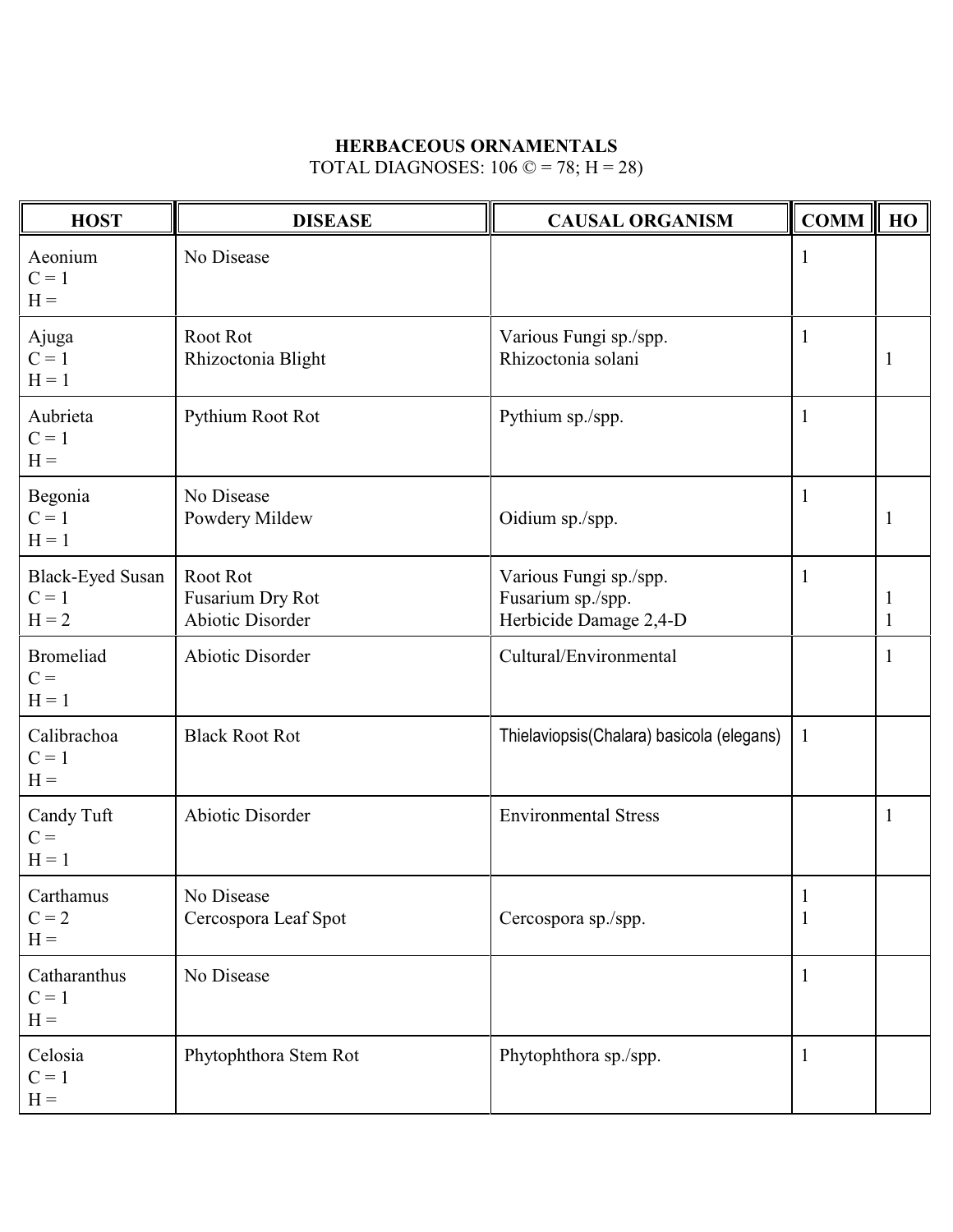| Chrysocephalum<br>$C = 2$<br>$H =$ | Rhizoctonia Foliar/Aerial/Web Blight<br><b>Aerial Blight</b>                                          | Rhizoctonia sp./spp.<br>Phytophthora sp./spp.                                                       | 1<br>1                         |              |
|------------------------------------|-------------------------------------------------------------------------------------------------------|-----------------------------------------------------------------------------------------------------|--------------------------------|--------------|
| Chrysanthemum<br>$C = 3$<br>$H =$  | <b>Fusarium Basal Rot</b><br>Cercospora Leaf Spot<br>Fusarium Wilt                                    | Fusarium sp./spp.<br>Cercospora sp./sp.<br>Fusarium sp./spp.                                        | 1<br>1                         |              |
| Coreopsis<br>$C =$<br>$H = 1$      | Rhizoctonia Blight                                                                                    | Rhizoctonia solani                                                                                  |                                | 1            |
| Daisy<br>$C =$<br>$H = 2$          | Pythium &/or Crown Rot<br><b>Abiotic Disorder</b>                                                     | Pythium sp./spp.<br>Cultural/Environmental                                                          |                                |              |
| Daylily<br>$C = 3$<br>$H = 3$      | Anthracnose<br>Slime Mold<br><b>Leaf Streak</b><br><b>Fusarium Crown Rot</b><br>Phytophthora Stem Rot | Colletotrichum sp./spp.<br>Auerobasidium microstictum<br>Fusarium sp./spp.<br>Phytophthora sp./spp. | 1<br>1<br>$\mathbf{1}$         | 2            |
| Digitalis<br>$C = 1$<br>$H =$      | Rhizoctonia Root Rot                                                                                  | Rhizoctonia sp./spp.                                                                                | 1                              |              |
| Echinacea<br>$C = 1$<br>$H =$      | <b>Insufficient Sample</b>                                                                            |                                                                                                     | 1                              |              |
| Fern<br>$C = 1$<br>$H =$           | Rhizoctonia Aerial Blight                                                                             | Rhizoctonia sp./spp.                                                                                | 1                              |              |
| Gazania<br>$C = 2$<br>$H =$        | Phytophthora Root Rot<br>Rhizoctonia Foliar/Aerial/Web Blight                                         | Phytophthora sp./spp.<br>Rhizoctonia sp./spp.                                                       | -1<br>1                        |              |
| Geranium<br>$C = 3$<br>$H = 1$     | No Disease<br><b>Abiotic Disorder</b><br>Cercospora Leaf Spot                                         | Cultural/Environmental<br>Cercospora sp./spp.                                                       | $\overline{2}$<br>$\mathbf{1}$ | <sup>1</sup> |
| Gesneraids<br>$C = 1$<br>$H =$     | No Disease                                                                                            |                                                                                                     | $\mathbf{1}$                   |              |
| Gladiolus<br>$C = 1$<br>$H =$      | No Disease                                                                                            |                                                                                                     | $\mathbf{1}$                   |              |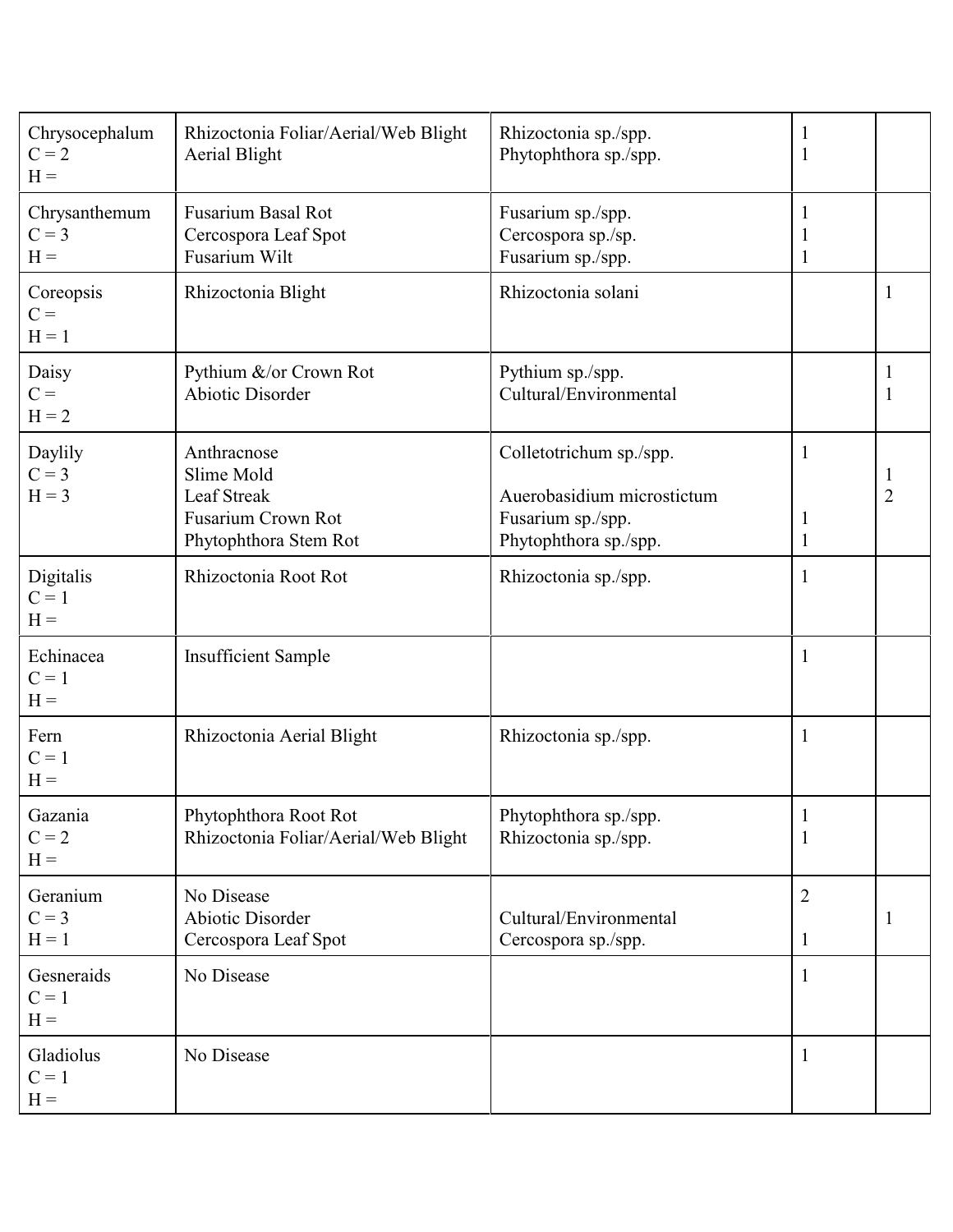| Ground Cover<br>$C =$<br>$H = 1$   | <b>Abiotic Disorder</b>                                            | <b>Root Problems</b>                                        |                                | $\mathbf{1}$ |
|------------------------------------|--------------------------------------------------------------------|-------------------------------------------------------------|--------------------------------|--------------|
| Hibiscus<br>$C = 2$<br>$H =$       | No Disease<br>Abiotic Disorder                                     | Oedema                                                      | 1<br>$\mathbf{1}$              |              |
| Helleborus<br>$C =$<br>$H = 1$     | Abiotic Disorder                                                   | Unknown                                                     |                                | 1            |
| Hollyhock<br>$C = 1$<br>$H =$      | Rust                                                               | Puccinia malvacearum                                        | $\mathbf{1}$                   |              |
| Hosta<br>$C = 1$<br>$H = 2$        | Virus<br><b>Abiotic Disorder</b><br>Abiotic Disorder               | Tomato spotted wilt<br>Cultural/Environmental<br>Unknown    | $\mathbf{1}$                   | 1            |
| Impatiens<br>$C = 3$<br>$H =$      | No Disease<br>Phytophthora Root Rot<br>Nematode Damage - Root Knot | Phytophthora sp./spp.<br>Meloidogyne sp./spp.               | $\mathbf{1}$<br>1              |              |
| Ivy, English<br>$C = 2$<br>$H =$   | Anthracnose                                                        | Colletotrichum sp./spp.                                     | $\overline{2}$                 |              |
| Ivy, Geranium<br>$C = 1$<br>$H =$  | No Disease                                                         |                                                             | $\mathbf{1}$                   |              |
| Jamesbrittenia<br>$C = 2$<br>$H =$ | Rhizoctonia Stem Rot<br>Pythium Root/Crown Rot                     | Rhizoctonia sp./spp.<br>Pythium sp./spp.                    | 1                              |              |
| Kalanchoe<br>$C = 1$<br>$H =$      | No Disease                                                         |                                                             | $\mathbf{1}$                   |              |
| Liriope<br>$C = 3$<br>$H = 2$      | No Disease<br>Root Rot<br>Fusarium Dry Rot<br>Anthracnose          | Various Fungi<br>Fusarium sp./spp.<br>Gloeosporium sp./spp. | $\overline{2}$<br>$\mathbf{1}$ | 1            |
| Lisianthus<br>$C = 2$<br>$H =$     | <b>Fusarium Crown Rot</b>                                          | Fusarium sp./spp.                                           | $\overline{2}$                 |              |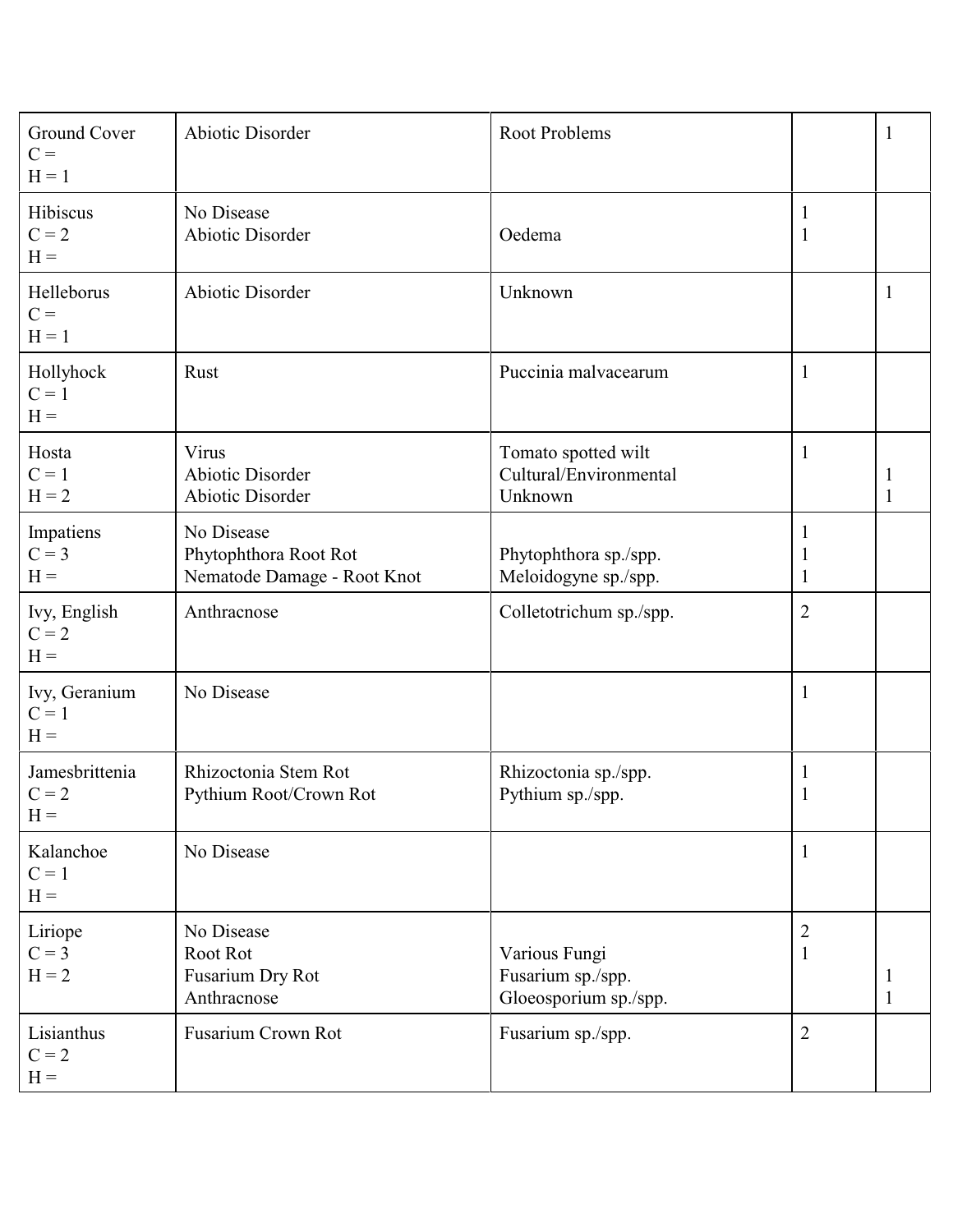| Marigold<br>$C =$<br>$H = 2$      | <b>Abiotic Disorder</b><br>Cercospora Leaf Spot                                                      | Root Disorder<br>Cercospora sp./spp.                                                                           |                                                                     | 1 |
|-----------------------------------|------------------------------------------------------------------------------------------------------|----------------------------------------------------------------------------------------------------------------|---------------------------------------------------------------------|---|
| Mondo Grass<br>$C = 6$<br>$H =$   | Phytophthora Crown Rot<br>Anthracnose<br>Pythium Root Rot<br>Phytophthora Crown/Root Rot<br>Root Rot | Phytophthora sp./spp.<br>Colletotrichum sp./spp.<br>Pythium sp./spp.<br>Phytophthora sp./spp.<br>Various Fungi | $\mathbf{1}$<br>$\overline{c}$<br>$\mathbf{1}$<br>1<br>$\mathbf{1}$ |   |
| Morning Glory<br>$C =$<br>$H = 1$ | Red Rust                                                                                             | Coleosporium ipomoeae                                                                                          |                                                                     | 1 |
| Osteospermum<br>$C = 1$<br>$H =$  | Root Rot                                                                                             | Various Fungi sp./spp.                                                                                         | $\mathbf 1$                                                         |   |
| Pansy<br>$C = 1$<br>$H =$         | Phytophthora Root Rot                                                                                | Phytophthora sp./spp.                                                                                          | $\mathbf{1}$                                                        |   |
| Pepper, Orn.<br>$C = 1$<br>$H =$  | <b>Bacterial Leaf Spot</b>                                                                           | Xanthomonas sp./spp.                                                                                           | $\mathbf{1}$                                                        |   |
| Periwinkle<br>$C =$<br>$H = 1$    | <b>Aerial Blight</b>                                                                                 | Phytophthora nicotianae                                                                                        |                                                                     | 1 |
| Petunia<br>$C = 2$<br>$H =$       | Root Rot<br>Cercospora Leaf Spot                                                                     | Various Fungi<br>Cercospora sp./spp.                                                                           | $\mathbf{1}$<br>$\mathbf{1}$                                        |   |
| Phlox<br>$C = 2$<br>$H =$         | Pythium Root Rot<br><b>Abiotic Disorder</b>                                                          | Pythium sp./spp.<br>Insect Damage - Spider Mite                                                                | $\mathbf{I}$<br>$\mathbf{1}$                                        |   |
| Poinsettia<br>$C = 2$<br>$H =$    | No Disease<br>Pythium Root/Crown Rot                                                                 | Pythium sp./spp.                                                                                               | 1<br>$\mathbf{1}$                                                   |   |
| Red Hot Poker<br>$C = 1$<br>$H =$ | Root Rot                                                                                             | Various Fungi sp./spp.                                                                                         | $\mathbf{1}$                                                        |   |
| Rudbeckia<br>$C =$<br>$H = 1$     | Abiotic Disorder                                                                                     | Herbicide Damage 2,4-D                                                                                         |                                                                     | 1 |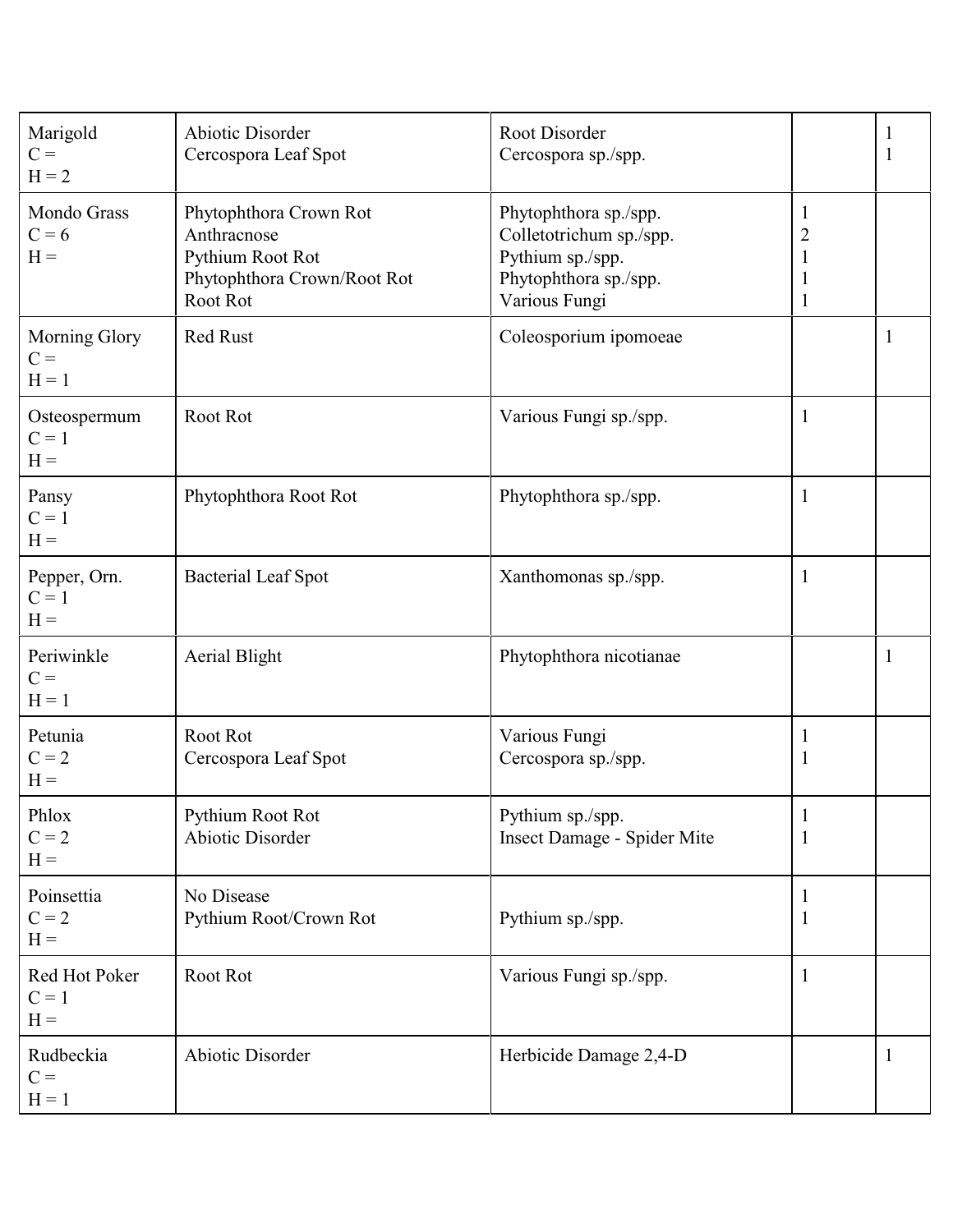| Scutellaria<br>$C = 1$<br>$H =$  | Pythium Root Rot                                                                       | Pythium sp./spp.                                                                                 | 1                              |   |
|----------------------------------|----------------------------------------------------------------------------------------|--------------------------------------------------------------------------------------------------|--------------------------------|---|
| Solenostemon<br>$C = 7$<br>$H =$ | Virus<br>No Disease                                                                    | Impatiens necrotic spot                                                                          | 6<br>$\mathbf{1}$              |   |
| Sundrops<br>$C =$<br>$H = 1$     | Fusarium Dry Rot                                                                       | Fusarium sp./spp.                                                                                |                                | 1 |
| Verbena<br>$C = 3$<br>$H =$      | Root Rot<br>Anthracnose Leaf Spot<br>Cercospora Leaf Spot                              | Various Fungi sp./spp.<br>Colletotrichum sp./spp.<br>Cercospora sp./spp.                         | 1<br>1                         |   |
| Vinca<br>$C =$<br>$H = 1$        | Rhizoctonia Aerial Blight                                                              | Rhizoctonia solani                                                                               |                                | 1 |
| Viola<br>$C = 1$<br>$H =$        | Pythium Root/Crown Rot                                                                 | Pythium sp./spp.                                                                                 | $\mathbf{1}$                   |   |
| Violet<br>$C = 1$<br>$H =$       | Root Rot                                                                               | Various Fungi sp./spp.                                                                           | 1                              |   |
| Zinnia<br>$C = 3$<br>$H = 2$     | Root Rot<br><b>Bacterial Leaf Spot</b><br><b>Root Problems</b><br>Cercospora Leaf Spot | Various Fungi sp./spp.<br>Xanthomonas sp./spp.<br><b>Abiotic Disorder</b><br>Cercospora sp./spp. | $\overline{c}$<br>$\mathbf{1}$ |   |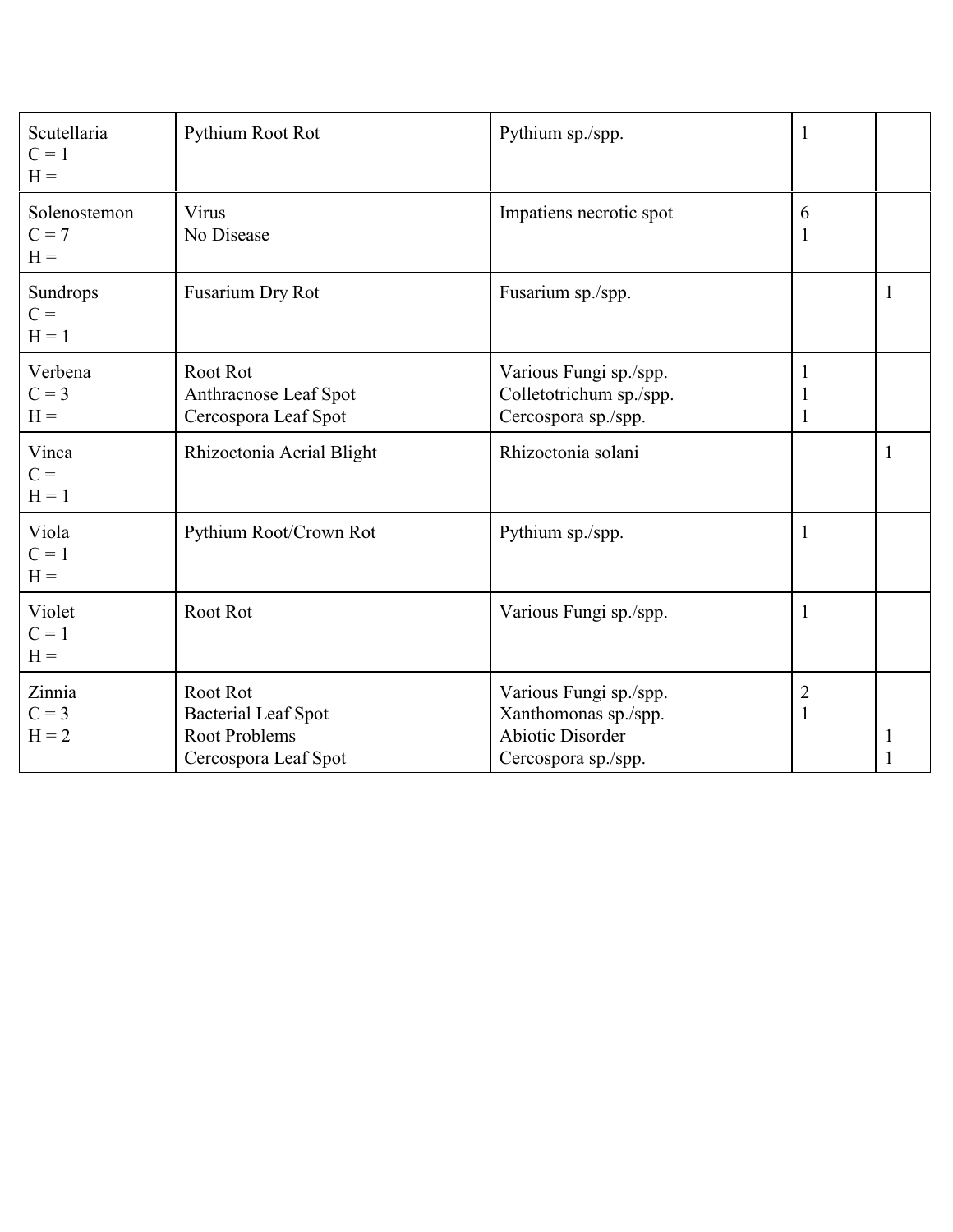### **MISCELLANEOUS**  TOTAL DIAGNOSES:  $17 (C = 5; H = 12)$

| <b>HOST</b> | <b>DISEASE</b>            | <b>CAUSAL ORGANISM</b>                       | <b>COMM</b> | <b>HO</b> |
|-------------|---------------------------|----------------------------------------------|-------------|-----------|
| Unknown     | Wood Rot Fungus           | Ganoderma sp./spp.                           |             |           |
| $C = 2$     | Unknown                   |                                              |             |           |
| $H = 6$     | Unknown ID                | Squawroot, Conopholis americana              |             |           |
|             | Unknown Substance on Lawn | Unknown                                      |             |           |
|             | Unknown Weed              | <b>Abiotic Disorder/Insect Damage</b>        |             |           |
|             | Unknown Host              | No Disease                                   | 1           |           |
|             | Unknown                   | Pythium Root/Crown Rot Pythium sp./spp.      |             |           |
|             | Unknown                   | Abiotic disorder                             |             |           |
| Misc.       | Plant ID                  | Coleus/Solenostemon scutellaroides           |             |           |
| $C = 3$     | Floor Joist               | Dry Rot Serpula lacrymans                    |             |           |
| $H =$       | Dirt                      | <b>Abiotic Disorder/Environmental Stress</b> |             |           |
| Mushroom ID |                           | Slime mold - Myxomycete                      |             |           |
| $C =$       | Unidentified - weed?      | Slime mold - Myxomycete                      |             |           |
| $H = 6$     | Straw in vegetable garden | Slime mold - Myxomycete                      |             |           |
|             | <b>Wood Rot Fungus</b>    | Sheep's Head Grifola frondosa                |             |           |
|             | Earth Ball                | Scleroderma bovista                          |             |           |
|             |                           | No Pathogen Found                            |             |           |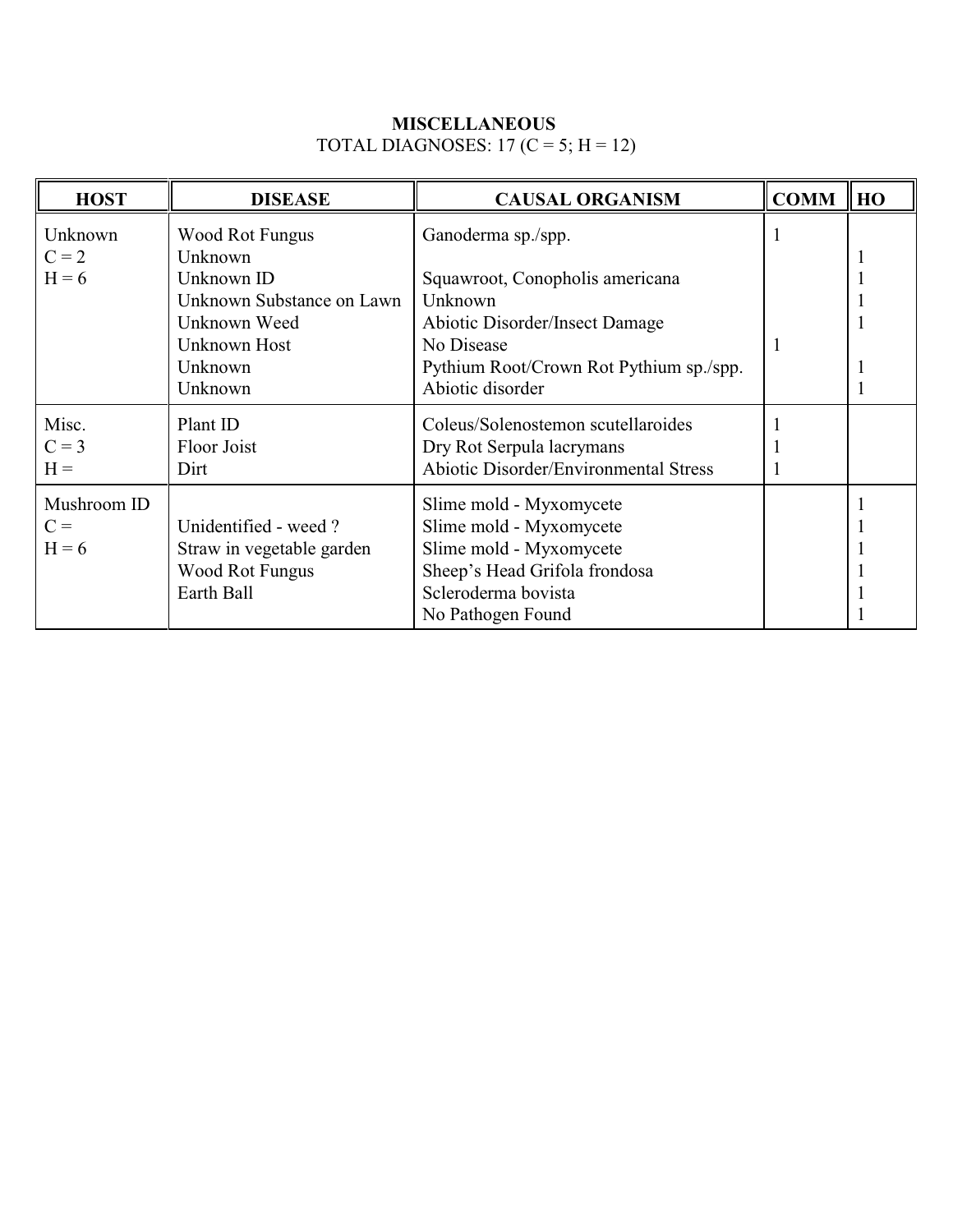### **TREE DISEASES** TOTAL DIAGNOSES: 137 (C = 81; H = 56)

| <b>HOST</b>                              | <b>DISEASE</b>                                                                                                                                                                 | <b>CAUSAL ORGANISM</b>                                                                                                                           | <b>COMM</b>                                                     | HO |
|------------------------------------------|--------------------------------------------------------------------------------------------------------------------------------------------------------------------------------|--------------------------------------------------------------------------------------------------------------------------------------------------|-----------------------------------------------------------------|----|
| Arborvitae<br>$C = 8$<br>$H = 1$         | No Disease<br>Root Rot<br>Canker/Dieback/Leaf Blight<br>Phytophthora Crown/Root &/or Stem Rot<br>Pythium Root &/or Crown Rot<br>Sphaeropsis Dieback<br><b>Abiotic Disorder</b> | Various Fungi<br>Fusicoccum sp./spp.<br>Phytophthora sp./spp.<br>Pythium sp./spp.<br>Sphaeropsis sp./spp.<br>Unknown                             | $\overline{2}$<br>1<br>$\overline{2}$<br>1<br>1<br>$\mathbf{1}$ |    |
| Catalpa<br>$C =$<br>$H = 1$              | Abiotic Disorder                                                                                                                                                               | <b>Environmental Stress</b>                                                                                                                      |                                                                 |    |
| Cedar, Deodara<br>$C =$<br>$H = 1$       | <b>Abiotic Disorder</b>                                                                                                                                                        | Unknown                                                                                                                                          |                                                                 |    |
| Cedar, Eastern Red<br>$C = 1$<br>$H = 1$ | <b>Wood Rot Fungus</b><br><b>Abiotic Disorder</b>                                                                                                                              | Undetermined sp./spp.<br>Insect Damage - Mites - Acari                                                                                           | $\mathbf 1$                                                     |    |
| Cherry<br>$C = 2$<br>$H =$               | No Disease<br>Leaf Blight/Spot/Shot hole                                                                                                                                       | Blumeriella (Coccomyces) jaapii (hiemalis)                                                                                                       | $\mathbf 1$<br>1                                                |    |
| Chestnut<br>$C = 1$<br>$H =$             | Canker/Dieback/Leaf Blight                                                                                                                                                     | Fusicoccum sp./spp.                                                                                                                              | 1                                                               |    |
| Chionanthus<br>$C =$<br>$H = 1$          | <b>Abiotic Disorder</b>                                                                                                                                                        | <b>Environmental Stress</b>                                                                                                                      |                                                                 |    |
| Cryptomeria<br>$C = 7$<br>$H = 5$        | No Disease<br>Undetermined<br><b>Insect Damage</b><br><b>Secondary Organisms</b><br><b>Abiotic Disorder</b><br><b>Abiotic Disorder</b><br>No Pathogen<br>Abiotic Disorder      | <b>Insect or Pest</b><br>Scale Insect Order Homoptera<br>Root Problems<br>Unknown<br><b>Secondary Organisms</b><br>Insect Damage - Mites - Acari | 4<br>1<br>$\mathbf{1}$                                          | 2  |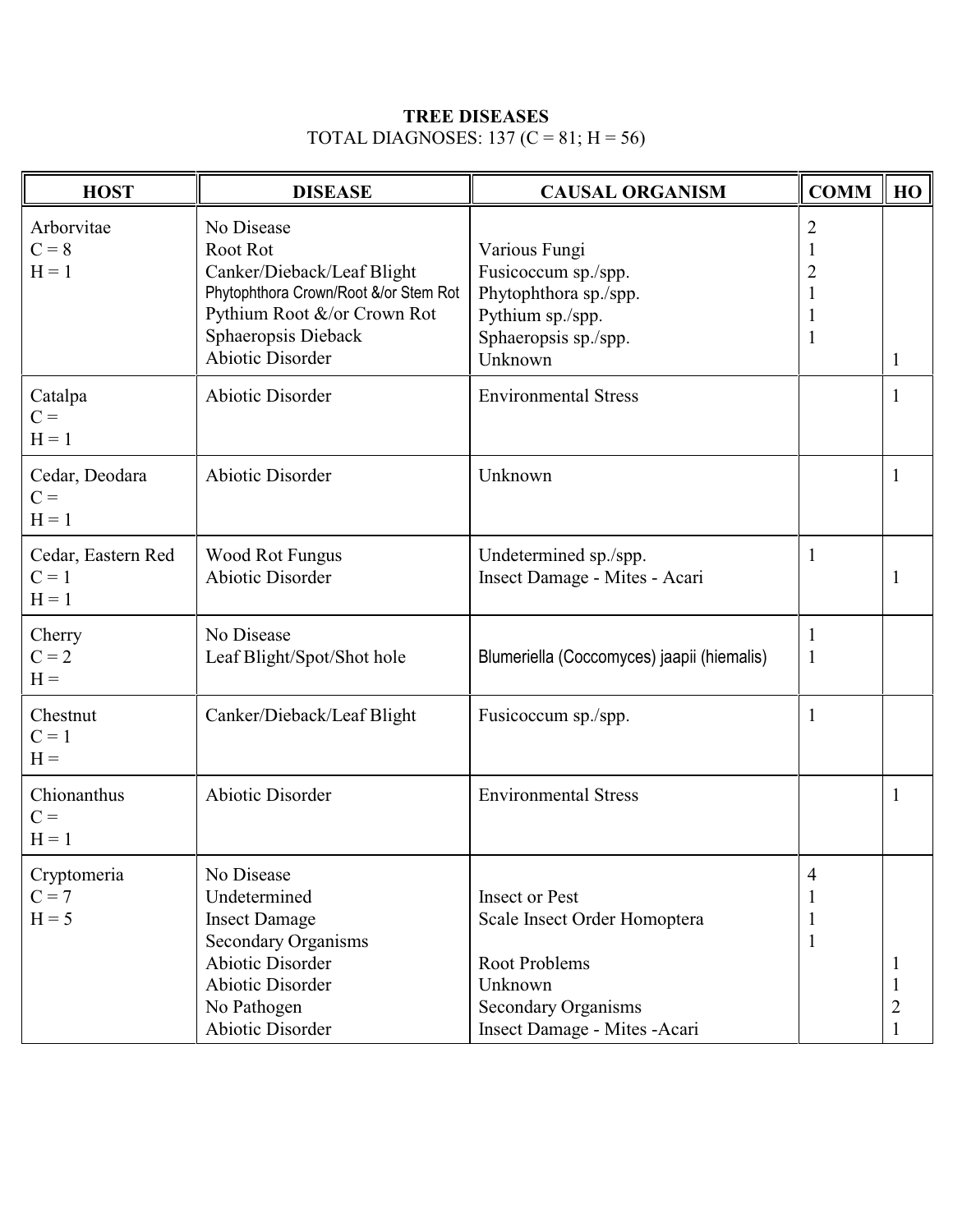| Cypress<br>$C =$<br>$H = 1$              | Phomopsis Blight                                                                                                                                                                                                                               | Phomopsis sp./spp.                                                                                                                                                                                                                                                                     |                                                      | 1                         |
|------------------------------------------|------------------------------------------------------------------------------------------------------------------------------------------------------------------------------------------------------------------------------------------------|----------------------------------------------------------------------------------------------------------------------------------------------------------------------------------------------------------------------------------------------------------------------------------------|------------------------------------------------------|---------------------------|
| Cypress, Italian<br>$C = 1$<br>$H = 1$   | No Disease<br><b>Abiotic Disorder</b>                                                                                                                                                                                                          | Unknown                                                                                                                                                                                                                                                                                | 1                                                    | $\mathbf{1}$              |
| Cypress, Leyland<br>$C = 18$<br>$H = 13$ | No Disease<br>Dieback/Canker<br>Sphaeropsis Dieback<br><b>Abiotic Disorder</b><br>Rust<br>Unknown<br><b>Needle Cast</b><br><b>Insect Damage</b><br>Dieback/Canker/Twig Blight<br>Cercospora Leaf Spot<br><b>Abiotic Disorder</b><br>No Disease | Seiridium sp./spp.<br>Sphaeropsis sp./spp.<br>Cultural/Environmental<br>Gymnosporangium sp./spp.<br>General<br>Passalora (Cercospora) sequoiae<br>Scale Insect Order Homoptera<br>Botryosphaeria sp./spp.<br>Cercospora sp./spp.<br><b>Root Problems</b><br><b>Secondary Organisms</b> | 5<br>$\mathfrak{Z}$<br>$\overline{2}$<br>3<br>2<br>3 | 4<br>1<br>5<br>1          |
| Cypress, Murray<br>$C = 1$<br>$H =$      | No Disease                                                                                                                                                                                                                                     | <b>Secondary Agents</b>                                                                                                                                                                                                                                                                | 1                                                    |                           |
| Dogwood<br>$C = 1$<br>$H = 1$            | Crown &/or Root Rot<br><b>Abiotic Disorder</b>                                                                                                                                                                                                 | Phytophthora sp./spp.<br>Unknown                                                                                                                                                                                                                                                       | 1                                                    | 1                         |
| Elm<br>$C =$<br>$H = 3$                  | <b>Insufficient Sample</b><br><b>Abiotic Disorder</b>                                                                                                                                                                                          | Unknown                                                                                                                                                                                                                                                                                |                                                      | $\perp$<br>$\overline{2}$ |
| Eucalyptus<br>$C = 2$<br>$H =$           | Sphaeropsis Leaf Spot<br>Root Rot                                                                                                                                                                                                              | Sphaeropsis sp./spp.<br>Various Fungi                                                                                                                                                                                                                                                  | $\mathbf{1}$<br>$\mathbf{1}$                         |                           |
| Fir<br>$C = 1$<br>$H =$                  | No Disease                                                                                                                                                                                                                                     |                                                                                                                                                                                                                                                                                        | 1                                                    |                           |
| Lagestroemia<br>$C = 1$<br>$H =$         | <b>Bacterial Leaf Spot</b>                                                                                                                                                                                                                     | Xanthomonas sp.                                                                                                                                                                                                                                                                        | 1                                                    |                           |
| Magnolia<br>$C = 3$<br>$H = 3$           | No Disease<br><b>Abiotic Disorder</b>                                                                                                                                                                                                          | Cultural/Environmental                                                                                                                                                                                                                                                                 | 3                                                    | 3                         |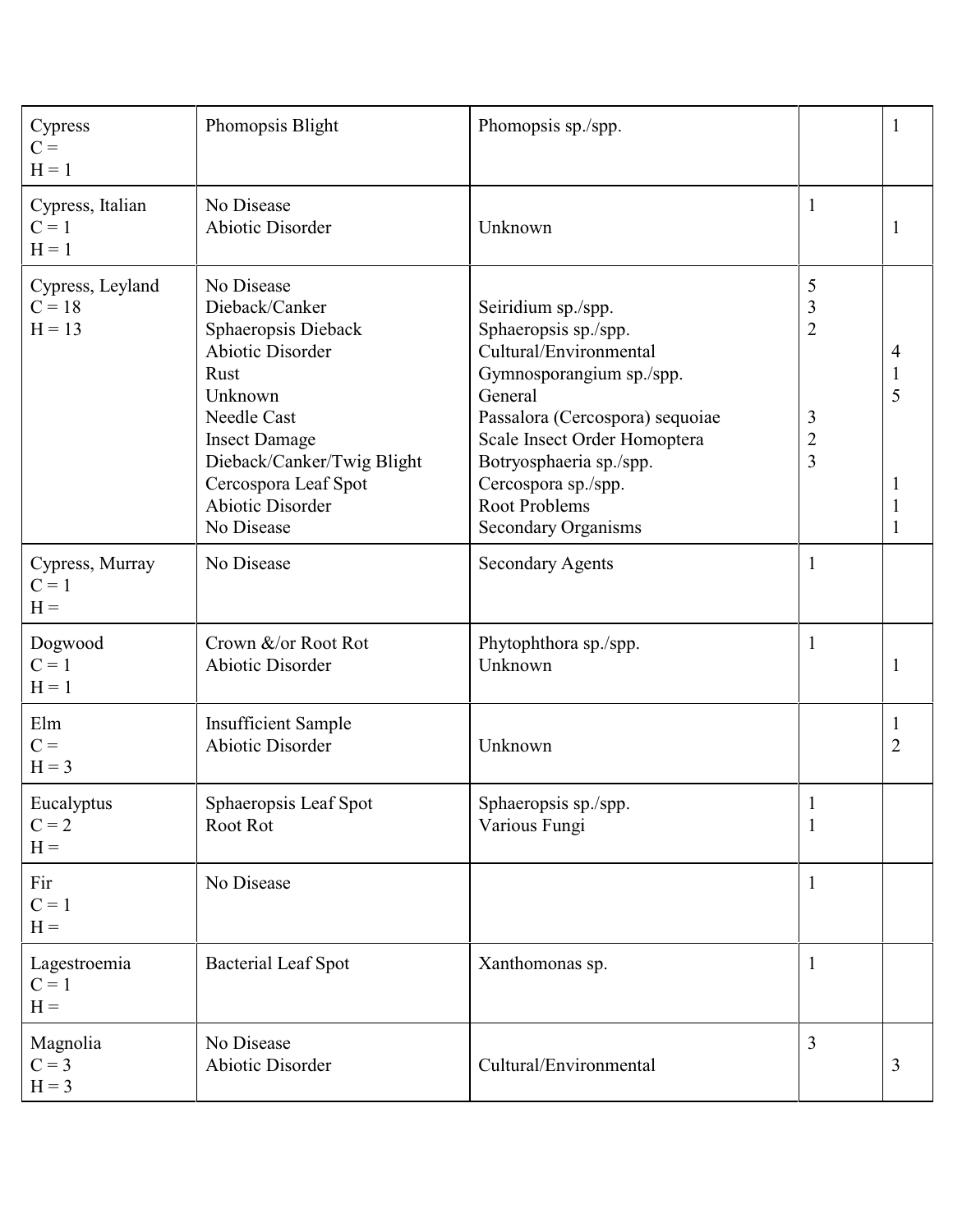| Maple<br>$C = 6$<br>$H = 10$       | No Disease<br>Crown & Root Rot<br>Wound/Canker<br>Abiotic Disorder<br><b>Abiotic Disorder</b><br><b>Abiotic Disorder</b><br>Anthracnose                                                               | Phytophthora sp./spp.<br><b>Abiotic Disorder</b><br><b>Environmental Stress Heat/Water</b><br><b>Secondary Organisms</b><br><b>Insect Damage</b><br>Unknown<br><b>Root Problems</b><br>Gloeosporium sp./spp. | 3<br>1<br>$\mathbf{1}$                       | $\overline{2}$<br>$\overline{2}$<br>$\overline{c}$<br>3 |
|------------------------------------|-------------------------------------------------------------------------------------------------------------------------------------------------------------------------------------------------------|--------------------------------------------------------------------------------------------------------------------------------------------------------------------------------------------------------------|----------------------------------------------|---------------------------------------------------------|
| <b>Nyssa</b><br>$C = 1$<br>$H =$   | No Disease                                                                                                                                                                                            |                                                                                                                                                                                                              | 1                                            |                                                         |
| Oak<br>$C = 10$<br>$H = 2$         | No Disease<br><b>Insect Damage</b><br><b>Insect Damage</b><br><b>Insufficient Sample</b><br><b>Wood Rot Fungus</b><br><b>Bacterial Leaf Scorch</b><br><b>Abiotic Disorder</b><br><b>Insect Damage</b> | Jumping Gall Wasp - Cynidae neuropterus saltatorius<br>Eriophyid Mite<br>Inonotus sp./spp.<br>Xyllella sp./spp.<br>Cultural/Environmental<br>Scale Insect Order Homoptera                                    | 5<br>1<br>1                                  |                                                         |
| Palm<br>$C = 3$<br>$H = 2$         | No Disease<br>Unknown                                                                                                                                                                                 | General                                                                                                                                                                                                      | 3                                            |                                                         |
| Pear, Bradford<br>$C =$<br>$H = 3$ | Rust<br>Fire Blight<br>Unknown                                                                                                                                                                        | Gymnosporangium clavipes<br>Erwinia amylovora<br>General                                                                                                                                                     |                                              |                                                         |
| Pine<br>$C = 10$<br>$H =$          | No Disease<br><b>Wood Rot Fungus</b><br>Rhizoctonia Foliar/Aerial/Web Blight<br>Root Rot                                                                                                              | Ischnoderma (Polyporus) resinosum (resinosus)<br>Rhizoctonia sp./spp.<br>Various Fungi                                                                                                                       | $\overline{7}$<br>$\mathbf 1$<br>$\mathbf 1$ |                                                         |
| Podocarpus<br>$C = 2$<br>$H =$     | No Disease<br>Canker                                                                                                                                                                                  | Botryosphaeria sp./spp.                                                                                                                                                                                      | 1                                            |                                                         |
| Poplar<br>$C = 1$<br>$H = 2$       | Unknown<br>No Disease<br>Cercospora Leaf Spot                                                                                                                                                         | General<br>Cercospora sp./spp.                                                                                                                                                                               | 1                                            | 1                                                       |
| Sweet Gum<br>$C =$<br>$H = 2$      | Unknown                                                                                                                                                                                               | <b>Abiotic Disorder - Environmental Stress</b>                                                                                                                                                               |                                              | $\overline{2}$                                          |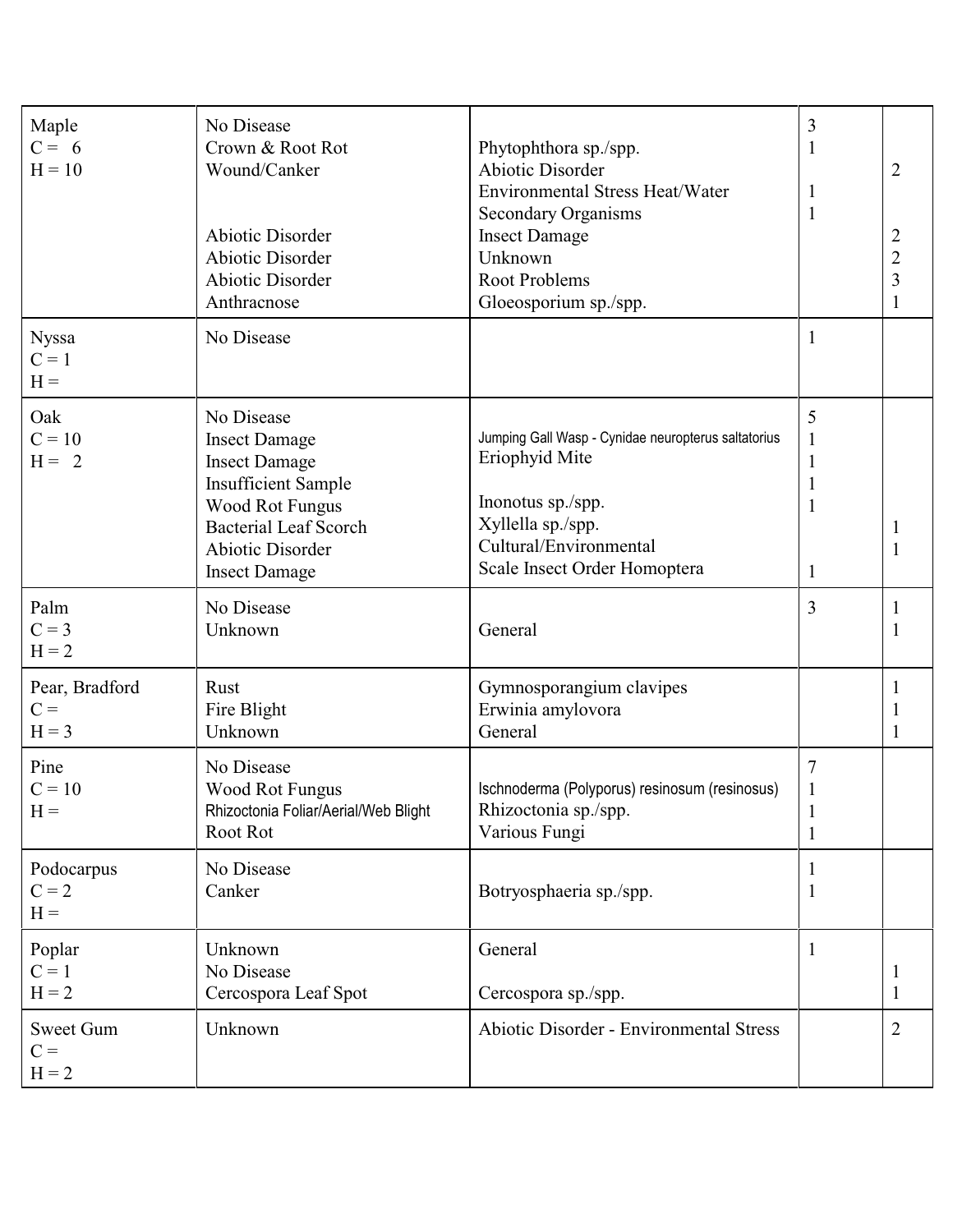| Thuja<br>$C = 1$<br>$H =$             | No Disease       |                             |  |
|---------------------------------------|------------------|-----------------------------|--|
| Yellowwood, Amer.<br>$C =$<br>$H = 2$ | Abiotic Disorder | Cultural/Environmental      |  |
| Yew<br>$C =$<br>$H = 1$               | Abiotic Disorder | <b>Environmental Stress</b> |  |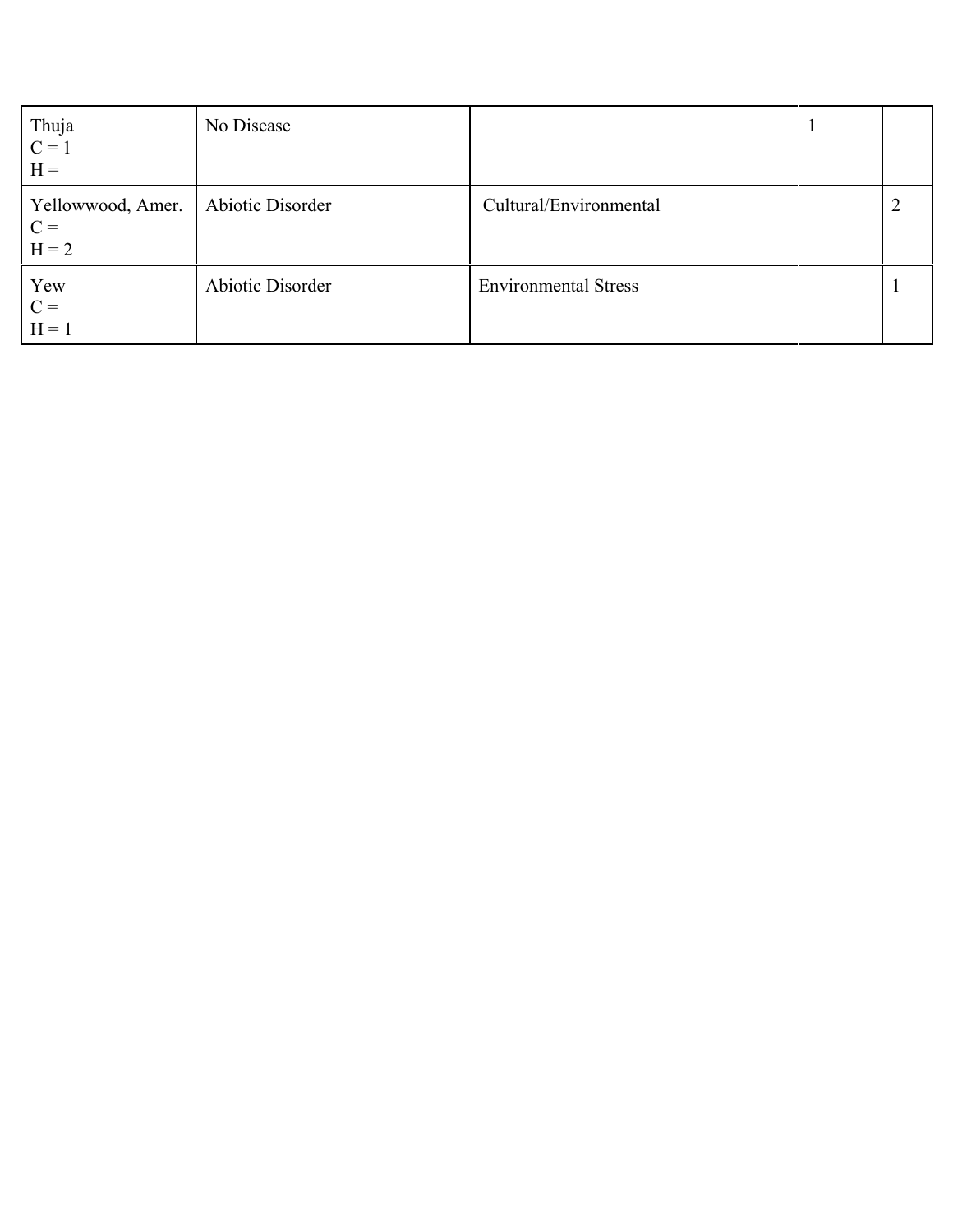### **TURF DISEASES** TOTAL DIAGNOSES: 664 (C = 536 ; H = 128)

| <b>HOST</b>      | <b>DISEASE</b>                         | <b>CAUSAL ORGANISM</b>                               | <b>COMM</b>    | HO           |
|------------------|----------------------------------------|------------------------------------------------------|----------------|--------------|
| <b>Bentgrass</b> | Pythium Root/Crown Rot                 | Pythium sp./spp.                                     | 40             |              |
| $C = 160$        | Anthracnose                            | Colletotrichum graminicola cereale                   | 55             |              |
| $H =$            | <b>Abiotic Disorder</b>                | Cultural/Environmental                               | 31             |              |
|                  | Dollar Spot                            | Sclerotinia (Lanzia & Moelerodiscus) homeocarpa spp. | 1              |              |
|                  | <b>Summer Patch</b>                    | Magnaporthe poae                                     | $\overline{4}$ |              |
|                  | <b>Brown Patch</b>                     | Rhizoctonia sp./spp.                                 | 5              |              |
|                  | Unknown                                | General                                              | $\overline{c}$ |              |
|                  | Nematode Damage                        | Plant Parasitic - Unspecified Genera                 | $\overline{7}$ |              |
|                  | No Disease                             |                                                      | 13             |              |
|                  | <b>Insufficient Sample</b>             |                                                      | 1              |              |
|                  | Fairy Ring                             | Various Fungi                                        | $\mathbf{1}$   |              |
| Bermuda          | <b>Abiotic Disorder</b>                | Cultural/Environmental                               | 33             | $\mathbf{1}$ |
| $C = 158$        | <b>Bipolaris Leaf Spot</b>             | Bipolaris sp./spp.                                   | 16             |              |
| $H = 24$         | No Disease                             |                                                      | 11             |              |
|                  | <b>Insufficient Sample</b>             |                                                      | 5              | 1            |
|                  | Large Patch                            | Rhizoctonia solani                                   | 24             |              |
|                  | Take-All                               | Gaeumannomyces graminis graminis                     | 26             | 1            |
|                  | Pythium Blight                         | Pythium sp./spp.                                     | $\overline{3}$ |              |
|                  | <b>Spring Dead Spot</b>                | Ophiosphaerella sp./spp.                             | 16             | 10           |
|                  | <b>Blue Green Algae</b>                | Oscillatoria sp./spp.                                | 1              |              |
|                  | Dollar Spot                            | Sclerotinia (Lanzia & Moelerodiscus) homeocarpa spp. | 3              |              |
|                  | <b>Abiotic Disorder</b>                | <b>Insect Damage</b>                                 | $\overline{4}$ |              |
|                  | Rust                                   |                                                      | $\mathbf{1}$   |              |
|                  | Nematode Damage                        | <b>Unspecified Genera</b>                            | $\overline{2}$ |              |
|                  | Pythium Root/Crown Rot                 | Pythium sp./spp.                                     | $\overline{3}$ |              |
|                  | <b>ETRI</b>                            | ETRI and Complex of Fungi                            |                | 10           |
|                  | Abiotic Disorder                       | <b>Environmental Stress</b>                          |                | 1            |
|                  | <b>Bipolaris Spot Blotch</b>           | Bipolaris sp./spp.                                   | 5              |              |
|                  | Anthracnose                            | Colletotrichum cereale                               | $\overline{2}$ |              |
|                  | Curvularia Blight/Leaf Spot            | Curvularia sp./spp.                                  | $\mathbf{1}$   |              |
|                  | Fairy Ring                             | Various Fungi                                        | 1              |              |
|                  | Rhizoctonia Leaf Spot &/or Leaf Blight | Rhizoctonia sp./spp.                                 | 1              |              |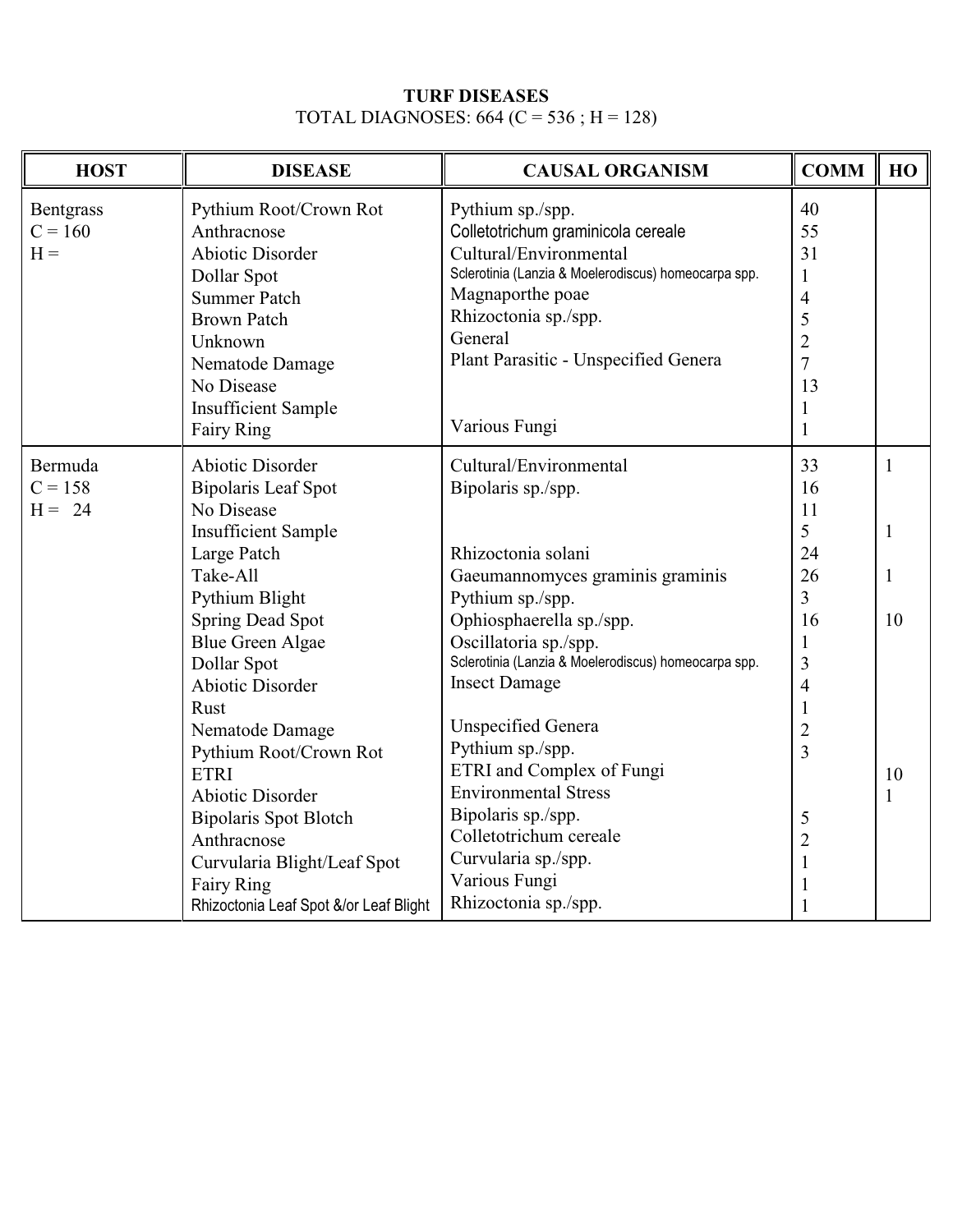| Centipede<br>$C = 55$<br>$H = 44$         | Abiotic Disorder<br>Large Patch<br>Take-All<br>Rhizoctonia Blight<br><b>ETRI</b><br>No Disease<br>Unknown<br>Pythium Root Rot<br><b>Abiotic Disorder</b><br><b>Bipolaris Leaf Spot</b><br><b>Insufficient Sample</b><br><b>Abiotic Disorder</b><br><b>Abiotic Disorder</b> | Cultural/Environmental<br>Rhizoctonia solani<br>Gaeumannomyces graminis graminis<br>Rhizoctonia solani<br>ETRI and Complex of Fungi<br>General<br>Pythium sp./spp.<br><b>Environmental Stress</b><br>Cochliobolus setariae<br>Secondary Organisms - Secondary<br><b>Secondary Insect Damage</b> | 21<br>16<br>11<br>$\overline{2}$<br>$\mathbf{1}$<br>1<br>1<br>1 | 3<br>11<br>7<br>18<br>$\overline{2}$<br>1 |
|-------------------------------------------|----------------------------------------------------------------------------------------------------------------------------------------------------------------------------------------------------------------------------------------------------------------------------|-------------------------------------------------------------------------------------------------------------------------------------------------------------------------------------------------------------------------------------------------------------------------------------------------|-----------------------------------------------------------------|-------------------------------------------|
| Fescue<br>$C = 10$<br>$H = 6$             | <b>Abiotic Disorder</b><br>Pythium Root/Crown Rot<br><b>Abiotic Disorder</b><br>Fairy Ring<br><b>Brown Patch</b><br><b>Insufficient Sample</b><br>Unknown<br><b>ETRI</b><br>Rhizoctonia Blight<br>Take-All                                                                 | Cultural/Environmental<br>Pythium sp./spp.<br><b>Insect Damage</b><br>Various Fungi<br>Rhizoctonia sp./spp.<br>General<br>ETRI and Complex of Fungi<br>Rhizoctonia solani<br>Gaeumannomyces graminis graminis                                                                                   | $\overline{4}$<br>1                                             | $\mathbf{1}$                              |
| Grass<br>$C = 4$<br>$H = 2$               | Take-All<br><b>Abiotic Disorder</b><br><b>Insufficient Sample</b><br><b>ETRI</b>                                                                                                                                                                                           | Gaeumannomyces graminis graminis<br>Cultural/Environmental<br>ETRI and Complex of Fungi                                                                                                                                                                                                         | $\overline{2}$<br>1<br>$\mathbf{1}$                             | 1<br>1                                    |
| Rye<br>$C = 3$<br>$H =$                   | Pythium Root &/or Crown Rot                                                                                                                                                                                                                                                | Pythium sp./spp.                                                                                                                                                                                                                                                                                | 3                                                               |                                           |
| Seashore<br>Paspalum<br>$C = 15$<br>$H =$ | Abiotic Disorder<br>Pink Patch<br>Dollar Spot<br>Anthracnose<br>Take-All<br>Large Patch                                                                                                                                                                                    | <b>Environmental Stress</b><br>Limonomyces roseipellis<br>Sclerotinia (Lanzia & Moelerodiscus) homeocarpa spp.<br>Colletotrichum graminicola<br>Gaeumannomyces graminis graminis<br>Thanatephorus (Rhizoctonia) cucumeris (solani)                                                              | 4<br>1<br>5<br>$\overline{c}$<br>1<br>$\overline{2}$            |                                           |
| Sod<br>$C = 1$<br>$H =$                   | Rhizoctonia Blight                                                                                                                                                                                                                                                         | Rhizoctonia sp./spp.                                                                                                                                                                                                                                                                            | $\mathbf{1}$                                                    |                                           |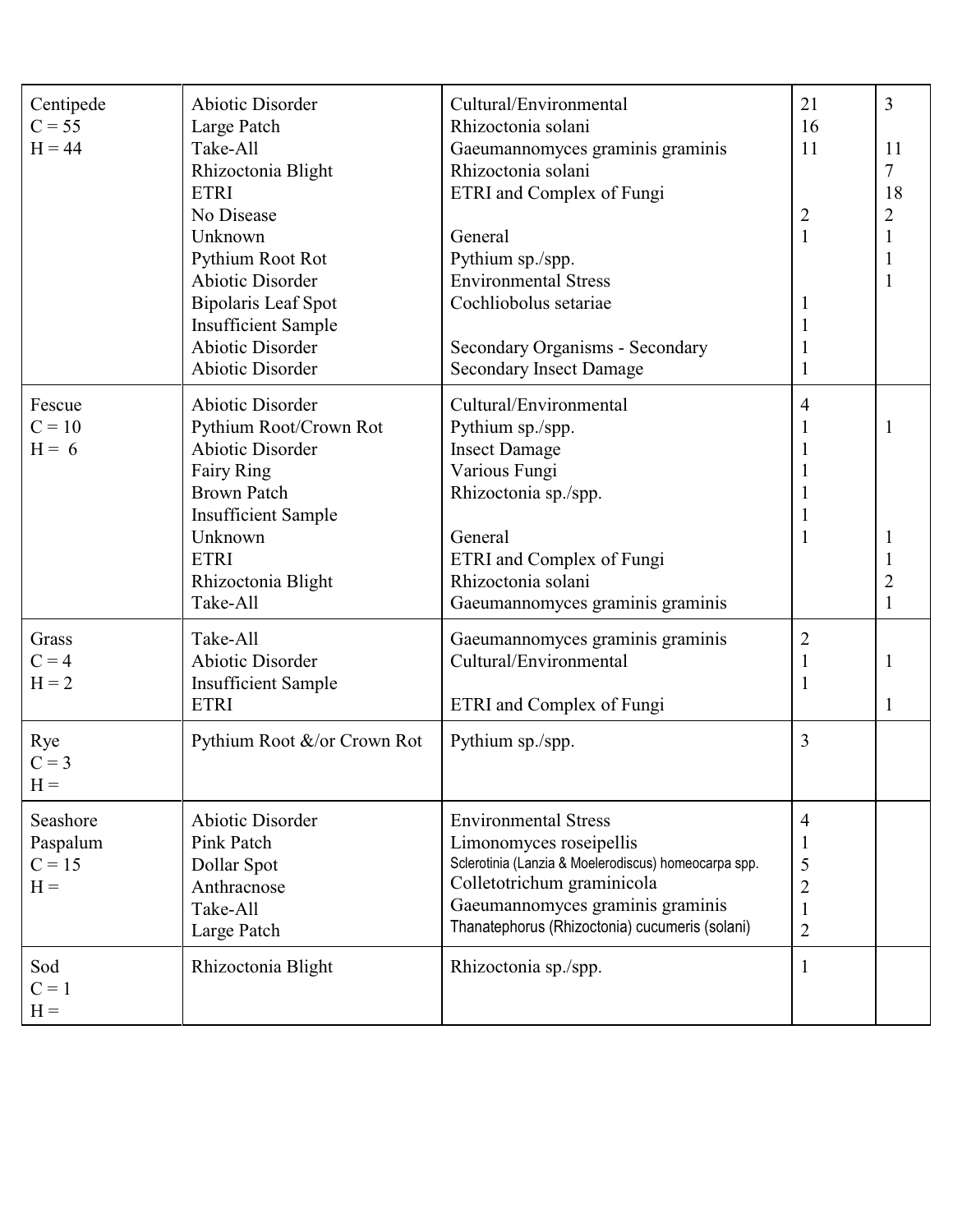| St. Augustine<br>$C = 32$<br>$H = 34$ | Large Patch<br>Take-All<br><b>Abiotic Disorder</b><br>Gray Leaf Spot<br>Slime Mold<br><b>ETRI</b><br><b>Insufficient Sample</b><br>Nematode Damage<br>Unknown<br>Rhizoctonia Blight | Rhizoctonia solani<br>Gaeumannomyces graminis graminis<br>Cultural/Environmental<br>Magnaporthe (Pyricularia) grisea<br>ETRI and Complex of Fungi<br>Root Knot - Meloidogyne sp./spp.<br>General<br>Rhizoctonia solani | 9<br>15<br>4<br>$\overline{4}$ | 17<br>1<br>1<br>3<br>3<br>6 |
|---------------------------------------|-------------------------------------------------------------------------------------------------------------------------------------------------------------------------------------|------------------------------------------------------------------------------------------------------------------------------------------------------------------------------------------------------------------------|--------------------------------|-----------------------------|
| Switchgrass<br>$C = 3$<br>$H =$       | No Disease<br>Leaf rust                                                                                                                                                             | Puccinia sp./spp.                                                                                                                                                                                                      | $\overline{2}$<br>$\mathbf{1}$ |                             |
| Unknown<br>$C =$<br>$H = 1$           | Take-All                                                                                                                                                                            | Gaeumannomyces graminis graminis                                                                                                                                                                                       |                                | $\mathbf{1}$                |
| Zoysia                                | <b>Abiotic Disorder</b>                                                                                                                                                             | Cultural/Environmental                                                                                                                                                                                                 | 32                             | $\mathbf{1}$                |
| $C = 95$                              | Large Patch                                                                                                                                                                         | Rhizoctonia solani                                                                                                                                                                                                     | 24                             |                             |
| $H = 17$                              | Take-all                                                                                                                                                                            | Gaeumannomyces graminis graminis                                                                                                                                                                                       | 20                             | $\overline{2}$              |
|                                       | Nematode Damage                                                                                                                                                                     | Plant Parasitic - Unspecified                                                                                                                                                                                          | $\mathbf{1}$                   |                             |
|                                       | <b>Bipolaris Leaf Spot</b>                                                                                                                                                          | Bipolaris sp./spp.                                                                                                                                                                                                     | $\overline{2}$                 |                             |
|                                       | Curvularia Blight                                                                                                                                                                   | Curvularia sp./spp.                                                                                                                                                                                                    | 3                              |                             |
|                                       | Pythium Root & Crown Rot                                                                                                                                                            | Pythium sp./spp.                                                                                                                                                                                                       | 3                              | $\mathbf{1}$                |
|                                       | <b>Fairy Ring</b>                                                                                                                                                                   | Various Fungi                                                                                                                                                                                                          | $\mathbf{1}$                   |                             |
|                                       | Rhizoctonia Crown & Root Rot                                                                                                                                                        | Rhizoctonia solani                                                                                                                                                                                                     |                                | 1                           |
|                                       | <b>ETRI</b>                                                                                                                                                                         | ETRI and Complex of Fungi                                                                                                                                                                                              |                                | 8                           |
|                                       | Rust                                                                                                                                                                                | Puccinia zoysia                                                                                                                                                                                                        |                                |                             |
|                                       | Unknown                                                                                                                                                                             | General                                                                                                                                                                                                                | 2                              | 1                           |
|                                       | Dollar Spot                                                                                                                                                                         | Sclerotinia homeocarpa                                                                                                                                                                                                 | 3                              |                             |
|                                       | Anthracnose                                                                                                                                                                         | Colletotrichum cereale                                                                                                                                                                                                 | $\overline{2}$                 |                             |
|                                       | No Disease                                                                                                                                                                          |                                                                                                                                                                                                                        | $\overline{2}$                 |                             |
|                                       | Rhizoctonia Blight                                                                                                                                                                  | Rhizoctonia solani                                                                                                                                                                                                     |                                | 1                           |
|                                       | <b>Abiotic Disorder</b>                                                                                                                                                             | Unknown                                                                                                                                                                                                                |                                |                             |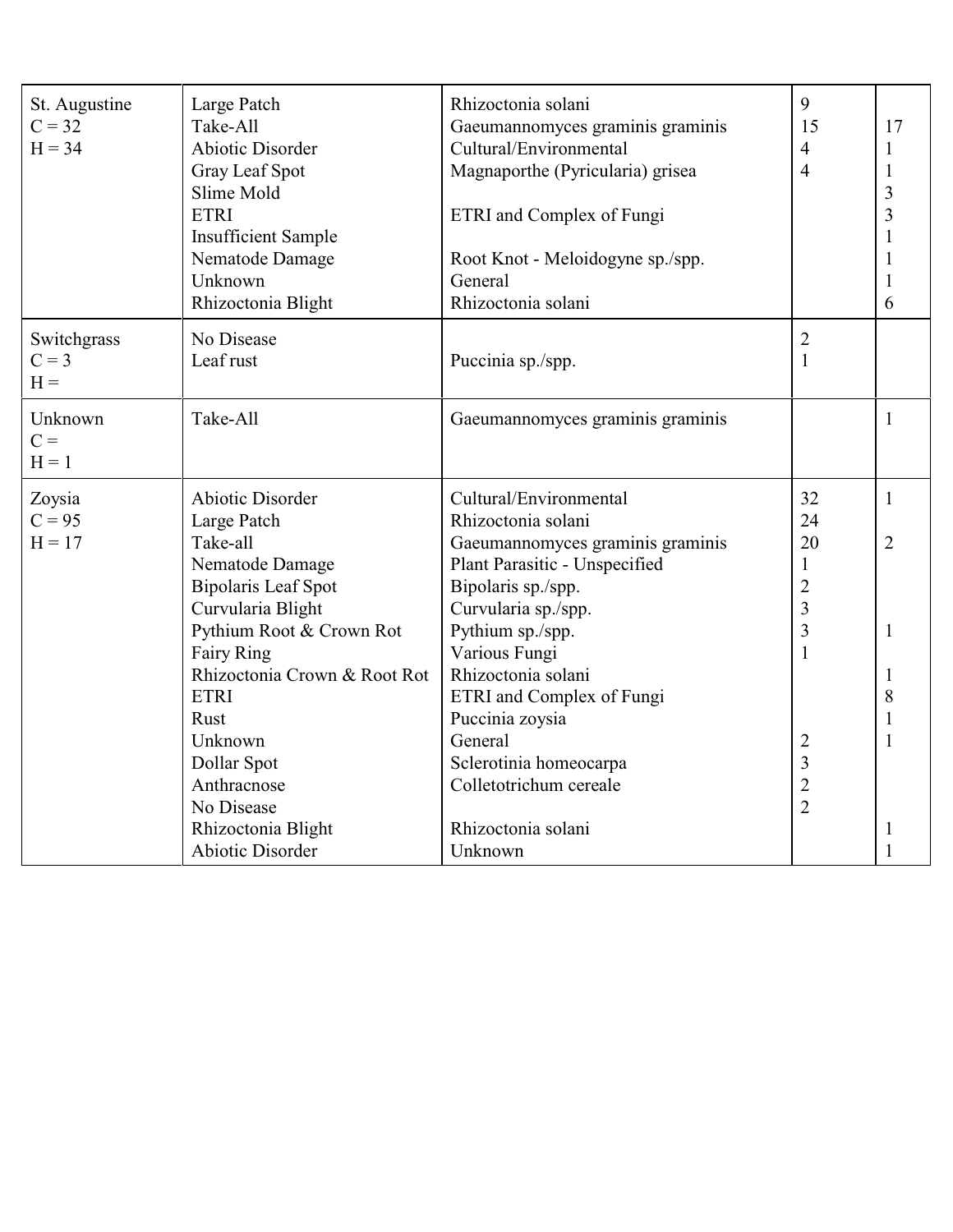### **VEGETABLE DISEASES** TOTAL DIAGNOSES:  $390 (C = 342 ; H = 48)$

| <b>HOST</b>                         | <b>DISEASE</b>                                                                                                                                  | <b>CAUSAL ORGANISM</b>                                                                                                     | CO                                                                              | HO                               |
|-------------------------------------|-------------------------------------------------------------------------------------------------------------------------------------------------|----------------------------------------------------------------------------------------------------------------------------|---------------------------------------------------------------------------------|----------------------------------|
| <b>Basil</b><br>$C = 2$<br>$H = 1$  | Virus<br>Virus<br>Downy Mildew                                                                                                                  | Cucumber mosaic<br>Squash mosaic<br>Peronospora sp./spp.                                                                   | 1<br>$\mathbf{1}$                                                               | 1                                |
| Bean<br>$C =$<br>$H = 6$            | <b>Insufficient Sample</b><br>Unknown<br>Rhizoctonia Crown & Stem Rot<br>Rhizoctonia Blight                                                     | General<br>Rhizoctonia solani<br>Rhizoctonia solani                                                                        |                                                                                 | $\overline{2}$<br>$\overline{c}$ |
| Bean, Snap<br>$C = 11$<br>$H =$     | No Disease<br>Unknown<br><b>Abiotic Disorder</b><br><b>Bean Rust</b><br>Virus<br>Virus<br>Pythium Root &/or Crown Rot                           | General<br>Ozone<br>Uromyces appendiculatus (phaseoli)<br>Potyvirus Group<br>Tomato spotted wilt virus<br>Pythium sp./spp. | $\overline{4}$<br>1<br>1<br>1<br>$\overline{c}$<br>$\mathbf{1}$<br>$\mathbf{1}$ |                                  |
| <b>Broccoli</b><br>$C = 4$<br>$H =$ | No Disease<br>Virus<br>Downy Mildew                                                                                                             | Tomato spotted wilt virus<br>Peronospora sp./spp.                                                                          | $\overline{2}$<br>1<br>1                                                        |                                  |
| Cabbage<br>$C = 7$<br>$H =$         | <b>Bacterial Leaf Spot</b><br>Pseudomonas Leaf Spot<br><b>Bacterial Soft Rot</b><br>Rhizoctonia Blight<br>No Disease<br><b>Abiotic Disorder</b> | Xanthomonas sp./spp.<br>Pseudomonas sp./spp.<br>Unidentified bacterium<br>Rhizoctonia solani<br>Unknown                    | $\overline{2}$<br>1<br>1<br>1<br>1<br>1                                         |                                  |
| Calalu<br>$C =$<br>$H = 1$          | <b>Abiotic Disorder</b>                                                                                                                         | <b>Insect Damage</b>                                                                                                       |                                                                                 |                                  |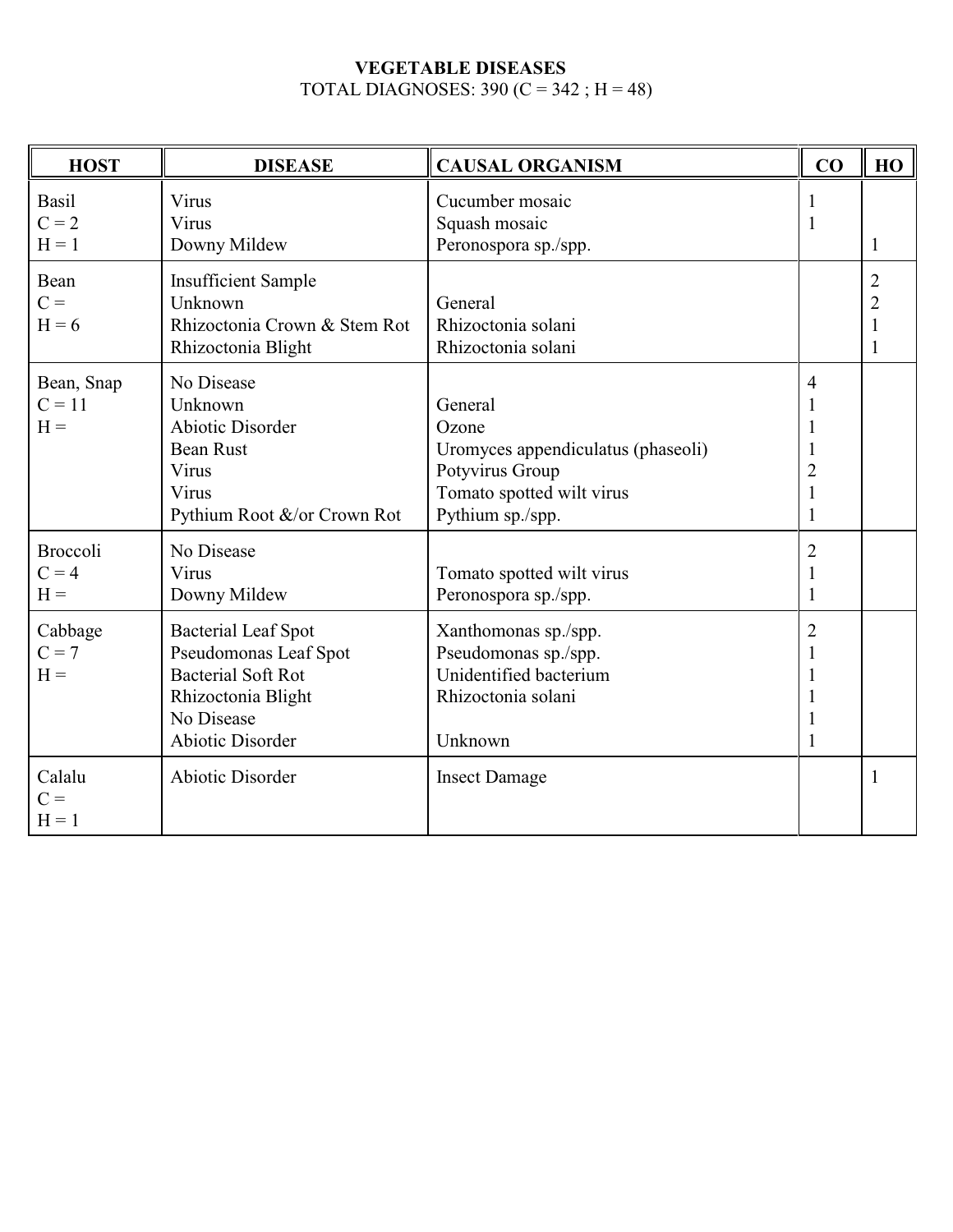| Cantaloupe<br>$C = 31$<br>$H =$  | Gummy Stem Blight<br>Rhizoctonia Root/Crown Rot<br>Pseudomonas Leaf Spot<br>No Disease<br>Watermelon Fruit Blotch<br><b>Abiotic Disorder</b><br>Fusarium Wilt<br>Phytophthora Fruit Rot<br>Unknown<br>Pythium Fruit Rot/Cottony Leak<br><b>Abiotic Disorder</b><br>Virus<br><b>Abiotic Disorder</b> | Phoma cucurbitacearum<br>Rhizoctonia sp./spp.<br>Pseudomonas sp./spp.<br>Acidovorax avenae citrulli<br>Chemical Injury<br>Fusarium oxysporum<br>Phytophthora capsici<br>General<br>Pythium sp./spp.<br>Physiological Response<br>Potyvirus Group<br>Nutritional Deficiency Disorder | 3<br>$\mathbf{1}$<br>$\overline{2}$<br>13<br>3<br>1<br>$\mathbf{1}$<br>$\overline{2}$<br>$\mathbf{1}$<br>1 |                |
|----------------------------------|-----------------------------------------------------------------------------------------------------------------------------------------------------------------------------------------------------------------------------------------------------------------------------------------------------|-------------------------------------------------------------------------------------------------------------------------------------------------------------------------------------------------------------------------------------------------------------------------------------|------------------------------------------------------------------------------------------------------------|----------------|
| Carrot<br>$C = 1$<br>$H =$       | No Disease                                                                                                                                                                                                                                                                                          |                                                                                                                                                                                                                                                                                     | $\mathbf{1}$                                                                                               |                |
| Citron<br>$C = 1$<br>$H =$       | Watermelon Fruit Blotch                                                                                                                                                                                                                                                                             | Acidovorax avenae citrulli                                                                                                                                                                                                                                                          | 1                                                                                                          |                |
| Collard<br>$C = 6$<br>$H = 2$    | No Disease<br>Alternaria Leaf Spot<br>Cercospora Leaf Spot<br>Unknown<br><b>Abiotic Disorder</b>                                                                                                                                                                                                    | Alternaria sp./spp.<br>Cercospora sp./spp.<br>General<br><b>Insect Damage</b>                                                                                                                                                                                                       | $\overline{4}$<br>$\mathbf{1}$<br>$\mathbf{1}$                                                             |                |
| Corn/Sweet<br>$C = 2$<br>$H = 2$ | Southern Rust<br>Fusarium Ear Rot<br><b>Abiotic Disorder</b>                                                                                                                                                                                                                                        | Puccinia polysora<br>Fusarium sp./spp.<br><b>Insect Damage</b>                                                                                                                                                                                                                      | 1<br>1                                                                                                     | $\overline{2}$ |
| Cucumber<br>$C = 9$<br>$H =$     | Downy Mildew<br>Pythium Fruit Rot/Cottony Leak<br>Virus<br>Virus<br>Pseudomonas Leaf Spot<br>Powdery Mildew<br>Anthracnose Leaf Spot<br><b>Abiotic Disorder</b><br><b>Bacterial Leaf Spot</b>                                                                                                       | Peronospora sp./spp.<br>Pythium sp./spp.<br>Cucumber mosaic virus<br>Squash mosaic virus<br>Pseudomonas sp./spp.<br>Oidium sp.<br>Colletotrichum sp./spp.<br>Chemical Injury<br>Xanthomonas sp./spp.                                                                                | $\mathbf{1}$<br>1<br>1<br>1<br>1<br>$\mathbf{1}$<br>$\mathbf{1}$                                           |                |
| Diakon<br>$C = 1$<br>$H =$       | <b>Abiotic Disorder</b>                                                                                                                                                                                                                                                                             | <b>Boron Deficiency</b>                                                                                                                                                                                                                                                             | $\perp$                                                                                                    |                |
| Eggplant<br>$C = 2$<br>$H =$     | Phomopsis Fruit Rot<br>No Disease                                                                                                                                                                                                                                                                   | Phomopsis sp./spp.<br><b>Secondary Organisms</b>                                                                                                                                                                                                                                    | 1<br>$\mathbf{1}$                                                                                          |                |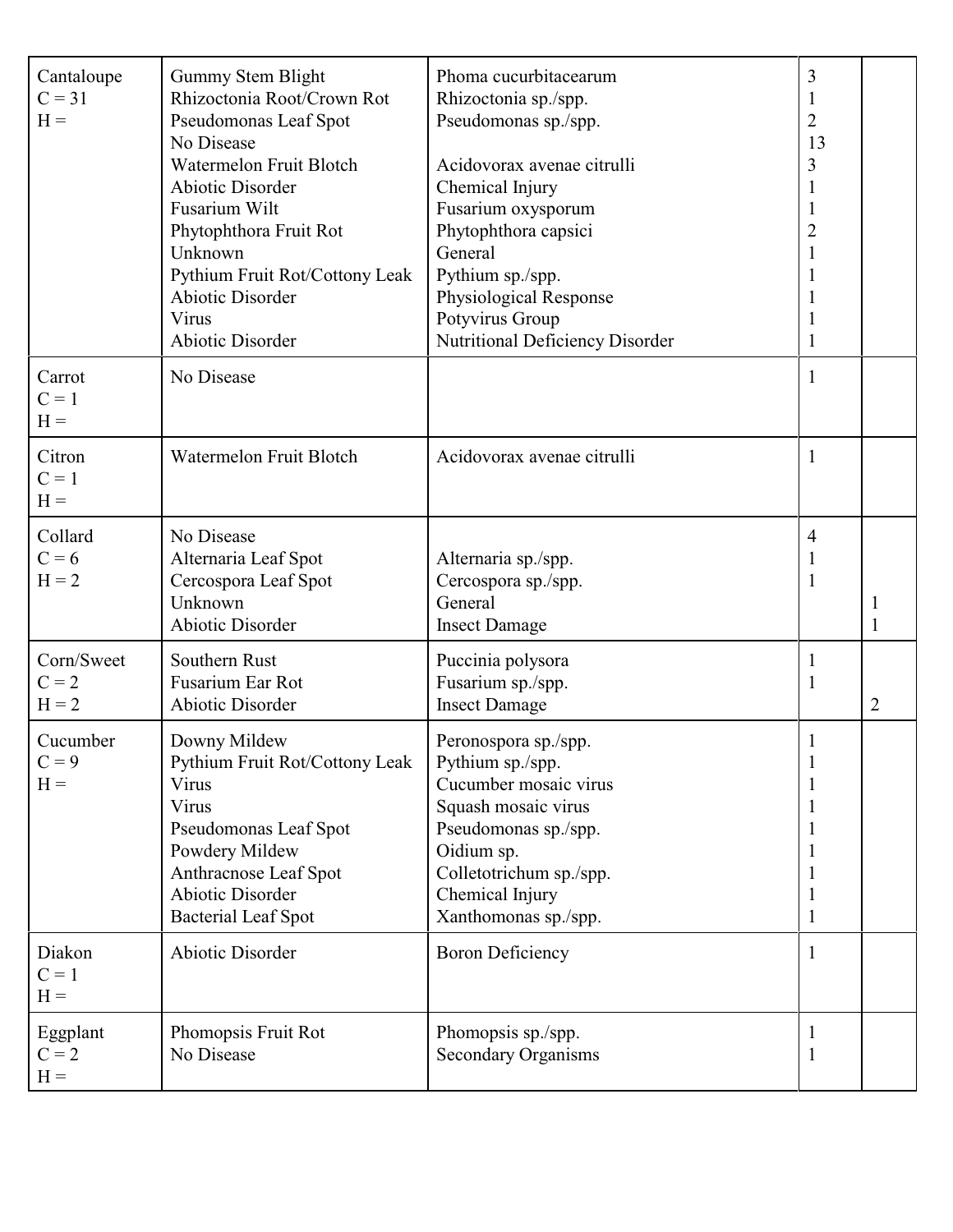| Garlic<br>$C = 1$<br>$H =$          | Fusarium Bulb Rot                                                                                                                                                                                                                                                                                                                                                                     | Fusarium sp./spp.                                                                                                                                                                                                                                                                                                                     | $\mathbf{1}$                                                                                                                                                                                            |        |
|-------------------------------------|---------------------------------------------------------------------------------------------------------------------------------------------------------------------------------------------------------------------------------------------------------------------------------------------------------------------------------------------------------------------------------------|---------------------------------------------------------------------------------------------------------------------------------------------------------------------------------------------------------------------------------------------------------------------------------------------------------------------------------------|---------------------------------------------------------------------------------------------------------------------------------------------------------------------------------------------------------|--------|
| Okra<br>$C = 2$<br>$H =$            | Unknown                                                                                                                                                                                                                                                                                                                                                                               | General                                                                                                                                                                                                                                                                                                                               | $\overline{2}$                                                                                                                                                                                          |        |
| Onion<br>$C = 9$<br>$H =$           | Center Rot<br><b>Botrytis Blight</b><br>Pseudomonas Leaf Spot<br>No Disease<br>Unknown<br><b>Bacterial Soft Rot</b>                                                                                                                                                                                                                                                                   | Pantoea ananatis<br>Botrytis sp./spp.<br>Pseudomonas sp./spp.<br>General<br>Unidentified Bacterium                                                                                                                                                                                                                                    | 1<br>1<br>$\mathbf{1}$<br>$\mathbf{1}$<br>$\overline{4}$<br>$\mathbf{1}$                                                                                                                                |        |
| Pea<br>$C = 5$<br>$H = 2$           | Fusarium Wilt<br>Unknown<br><b>Insufficient Sample</b><br><b>Abiotic Disorder</b><br><b>Abiotic Disorder</b><br>Abiotic Disorder                                                                                                                                                                                                                                                      | Fusarium oxysporum<br>General<br>Cultural/Environmental<br>Nutrient Imbalance<br>Physiological Response                                                                                                                                                                                                                               | $\overline{2}$<br>$\mathbf{1}$<br>$\mathbf{1}$<br>$\mathbf{1}$                                                                                                                                          | 1      |
| Pepper<br>$C = 31$<br>$H = 3$       | <b>Abiotic Disorder</b><br><b>Botrytis Blight</b><br><b>Abiotic Disorder</b><br><b>Bacterial Leaf Spot</b><br>No Disease<br>Phytophthora Crown Rot<br>Virus<br>Virus<br>Southern Blight<br><b>Abiotic Disorder</b><br>Abiotic Disorder<br><b>Abiotic Disorder</b><br>Unknown<br>Pythium Root &/or Crown Rot<br>Phomopsis Fruit Rot<br><b>Abiotic Disorder</b><br><b>Root Problems</b> | Cold Injury<br>Botrytis sp./spp.<br>Wind burn<br>Xanthomonas campestris pv. vesicatoria<br>Phytophthora sp./spp.<br>Cucumber mosaic virus<br>Squash mosaic virus<br>Sclerotium rolfsii<br>Sunscald<br><b>Blossom End Rot</b><br>Physiological Response<br>General<br>Pythium sp./spp.<br>Phomopsis sp./spp.<br>Cultural/Environmental | 1<br>$\mathbf{1}$<br>$\mathbf{1}$<br>6<br>5<br>$\mathbf{1}$<br>$\overline{2}$<br>$\mathbf{1}$<br>$\mathfrak{Z}$<br>$\overline{4}$<br>$\overline{2}$<br>1<br>$\mathbf 1$<br>$\mathbf{1}$<br>$\mathbf{1}$ | 2<br>1 |
| Potato<br>$C =$<br>$H = 2$          | Fusarium Dry Rot<br>Scab                                                                                                                                                                                                                                                                                                                                                              | Fusarium sp./spp.<br>Streptomyces sp./spp.                                                                                                                                                                                                                                                                                            |                                                                                                                                                                                                         |        |
| Potato, Sweet<br>$C = 1$<br>$H = 1$ | Charcoal Rot<br>Fusarium Dry Rot                                                                                                                                                                                                                                                                                                                                                      | Macrophomina phaseolina<br>Fusarium sp./spp.                                                                                                                                                                                                                                                                                          | 1                                                                                                                                                                                                       | 1      |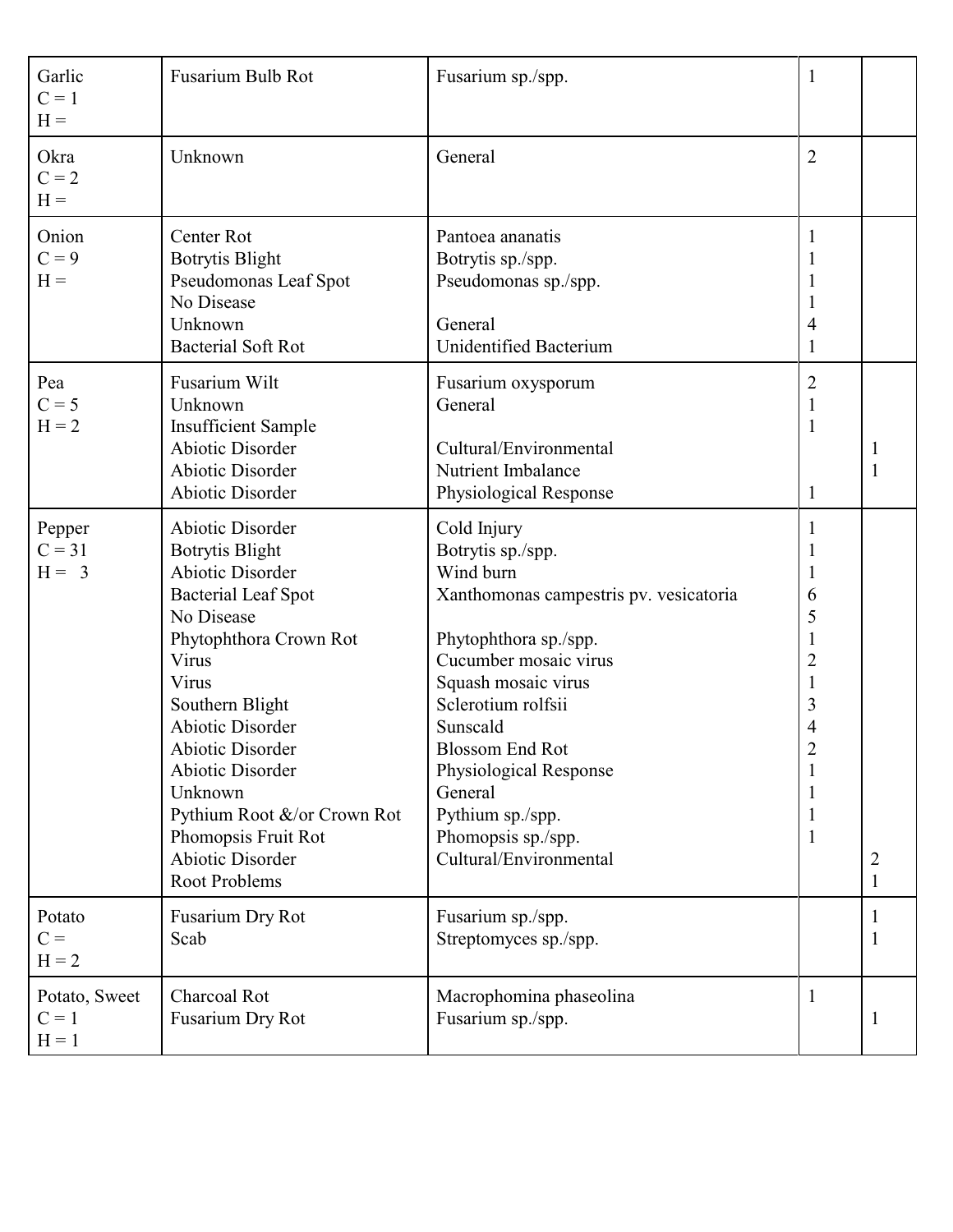| Pumpkin<br>$C = 4$<br>$H =$                               | No Disease<br><b>Abiotic Disorder</b>                                                                                                                                                                                                                                                                                                                                                                                                                                             | <b>Drought Stress</b>                                                                                                                                                                                                                                                                                                                                                                                                                                                                | $\mathfrak{Z}$<br>1                                                          |                  |
|-----------------------------------------------------------|-----------------------------------------------------------------------------------------------------------------------------------------------------------------------------------------------------------------------------------------------------------------------------------------------------------------------------------------------------------------------------------------------------------------------------------------------------------------------------------|--------------------------------------------------------------------------------------------------------------------------------------------------------------------------------------------------------------------------------------------------------------------------------------------------------------------------------------------------------------------------------------------------------------------------------------------------------------------------------------|------------------------------------------------------------------------------|------------------|
| Rutabaga<br>$C =$<br>$H = 1$                              | <b>Abiotic Disorder</b>                                                                                                                                                                                                                                                                                                                                                                                                                                                           | <b>Insect Damage</b>                                                                                                                                                                                                                                                                                                                                                                                                                                                                 |                                                                              | 1                |
| Squash<br>$C = 9$<br>$H = 1$<br>Squash, Winter<br>$C = 1$ | Pseudomonas Leaf Spot<br>Gummy Stem Blight<br>Virus<br>Virus<br>No Disease<br>Abiotic Disorder<br><b>Abiotic Disorder</b><br>Pythium Fruit Rot/Cottony Leak<br>No Disease                                                                                                                                                                                                                                                                                                         | Pseudomonas sp./spp.<br>Phoma cucurbitacearum<br>Cucumber mosaic<br>Squash mosaic<br>Poor pollination<br><b>Insect Damage</b><br>Pythium sp./spp.                                                                                                                                                                                                                                                                                                                                    | $\overline{2}$<br>$\overline{c}$<br>$\mathbf{1}$<br>$\mathbf{1}$<br>1        |                  |
| $H =$                                                     |                                                                                                                                                                                                                                                                                                                                                                                                                                                                                   |                                                                                                                                                                                                                                                                                                                                                                                                                                                                                      |                                                                              |                  |
| Tomato<br>$C = 33$<br>$H = 25$                            | <b>Abiotic Disorder</b><br>Unknown<br>No Disease<br><b>Bacterial Leaf Spot</b><br>Fusarium Wilt<br>Phoma Fruit & Stem Rot<br>Virus<br>Virus<br><b>Abiotic Disorder</b><br>Virus<br><b>Abiotic Disorder</b><br>Nematode Damage<br>Virus<br>Undetermined Pest/Injury<br>Early Blight/Leaf Spot<br>Abiotic Disorder<br>Septoria Leaf Spot<br><b>Abiotic Disorder</b><br><b>Abiotic Disorder</b><br><b>Abiotic Disorder</b><br>Southern Bacterial Wilt<br>Pythium Root &/or Crown Rot | Chemical Injury<br>General<br>Xanthomonas sp./spp.<br>Fusarium oxysporum<br>Didymella (Phoma) lycopersici<br>Cucumber mosaic virus<br>Squash mosaic virus<br>Herbicide Injury<br>Tomato spotted wilt virus<br><b>Blossom End Rot</b><br>Root Knot Nematode - Meloidogyne sp.<br>Tobacco mosaic virus<br>Alternaria solani<br>Cultural/Environmental<br>Septoria lycopersici<br><b>Root Problems</b><br><b>Insect Damage</b><br>Unknown<br>Ralstonia solanacearum<br>Pythium sp./spp. | 1<br>3<br>6<br>7<br>$\overline{2}$<br>$\mathbf{1}$<br>3<br>1<br>$\mathbf{I}$ | 3<br>2<br>3<br>5 |
| Turnip/Greens<br>$C = 6$<br>$H = 1$                       | Unknown<br>Cercospora Leaf Spot<br>Alternaria Leaf Spot<br>Downy Mildew<br><b>Abiotic Disorder</b>                                                                                                                                                                                                                                                                                                                                                                                | General<br>Cercospora sp./spp.<br>Alternaria sp./spp.<br>Peronospora sp./spp.<br><b>Insect Damage</b>                                                                                                                                                                                                                                                                                                                                                                                | 3<br>1                                                                       |                  |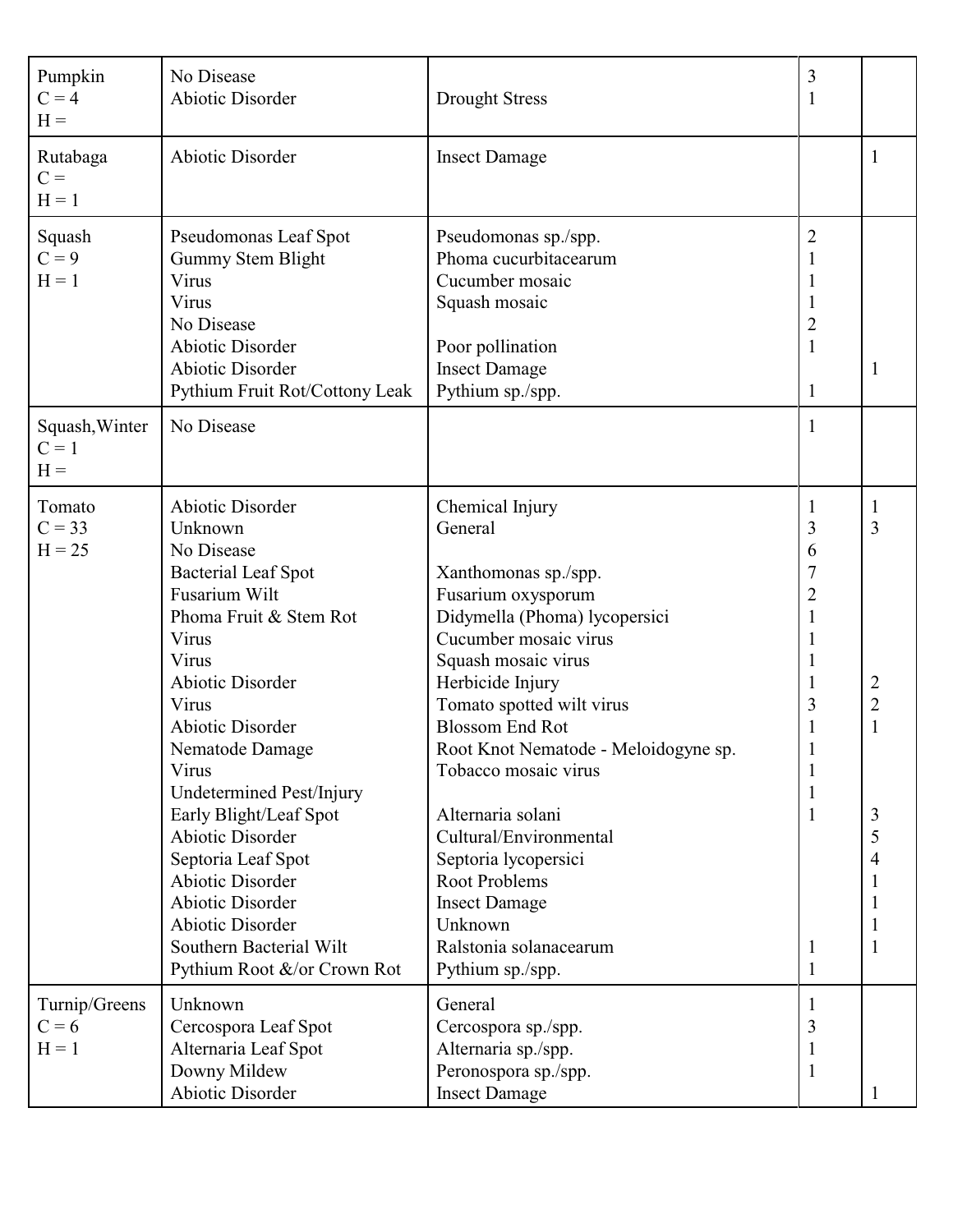| Watermelon<br>$C = 162$<br>$H =$ | No Disease<br>Unknown<br><b>Insufficient Sample</b><br>Gummy Stem Blight<br><b>Watermelon Fruit Blotch</b><br>Pseudomonas Leaf Spot<br>Pythium Root Rot<br>Fusarium Wilt<br>Pythium Blight<br>Rhizoctonia Crown & Stem Rot<br>Anthracnose<br><b>Abiotic Disorder</b><br>Phytophthora Fruit Rot<br><b>Fusarium Crown Rot</b><br><b>Abiotic Disorder</b><br><b>Abiotic Disorder</b><br>Nematode Damage<br>Abiotic Disorder<br>Powdery Mildew<br>Virus<br>Abiotic Disorder<br>Virus | General<br>Phoma cucurbitacearum<br>Acidovorax avenae citrulli<br>Pseudomonas sp./spp.<br>Pythium sp./spp.<br>Fusarium oxysporum<br>Pythium sp./spp.<br>Rhizoctonia(Thanatephorus)solani(cucumeris)<br>Colletotrichum sp./spp.<br>Chemical/Environmental<br>Phytophthora capsici<br>Fusarium oxysporum<br>Nutritional Imbalance<br>Unknown<br>Root Knot Nematode - Meloidogyne sp.<br>Oedema<br>Sphaerotheca sp./spp.<br>Watermelon gemini virus<br><b>Environmental Stress</b><br>Potyvirus Group | 70<br>3<br>$\overline{2}$<br>13<br>17<br>$\overline{2}$<br>6<br>18<br>4<br>8<br>1<br>6<br>2 |  |
|----------------------------------|----------------------------------------------------------------------------------------------------------------------------------------------------------------------------------------------------------------------------------------------------------------------------------------------------------------------------------------------------------------------------------------------------------------------------------------------------------------------------------|----------------------------------------------------------------------------------------------------------------------------------------------------------------------------------------------------------------------------------------------------------------------------------------------------------------------------------------------------------------------------------------------------------------------------------------------------------------------------------------------------|---------------------------------------------------------------------------------------------|--|
|                                  | Abiotic Disorder                                                                                                                                                                                                                                                                                                                                                                                                                                                                 | Physiological Response                                                                                                                                                                                                                                                                                                                                                                                                                                                                             |                                                                                             |  |
| Zucchini<br>$C = 1$<br>$H =$     | Nematode Damage - Root Knot                                                                                                                                                                                                                                                                                                                                                                                                                                                      | Meloidogyne sp. (possible)                                                                                                                                                                                                                                                                                                                                                                                                                                                                         | 1                                                                                           |  |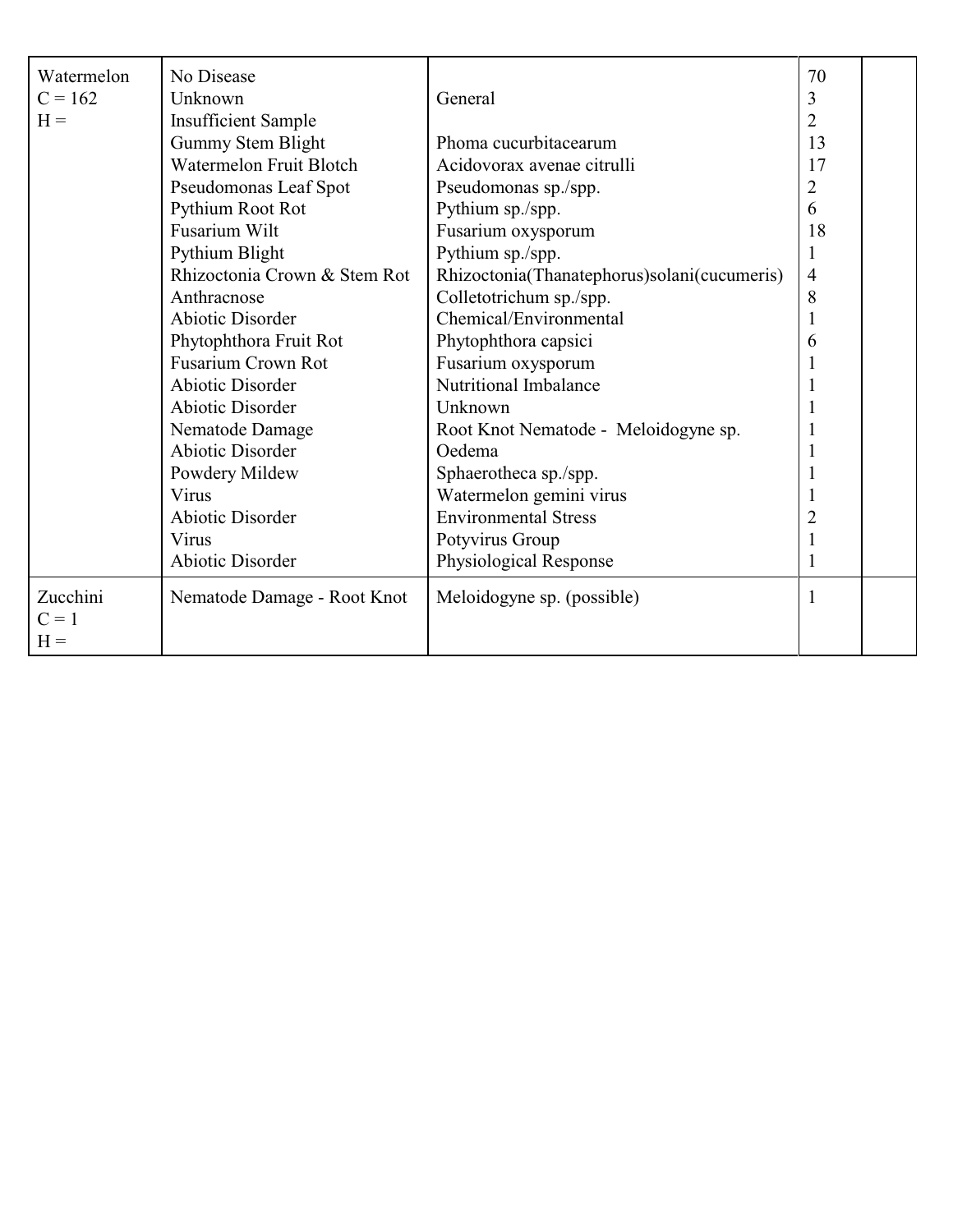### **WOODY ORNAMENTALS**

# TOTAL DIAGNOSES: 147 ( $C = 68$ ; H = 79)

| <b>HOST</b>                         | <b>DISEASE</b>                                                                                                                                                                               | <b>CAUSAL ORGANISM</b>                                                                                                                                                          | <b>COMM</b>                                           | HO                     |
|-------------------------------------|----------------------------------------------------------------------------------------------------------------------------------------------------------------------------------------------|---------------------------------------------------------------------------------------------------------------------------------------------------------------------------------|-------------------------------------------------------|------------------------|
| Aucuba<br>$C = 1$<br>$H = 1$        | Anthracnose<br><b>Abiotic Disorder</b>                                                                                                                                                       | Colletotrichum sp./spp.<br><b>Insect Damage - Scale</b>                                                                                                                         | 1                                                     | 1                      |
| Azalea<br>$C = 5$<br>$H = 10$       | Cercospora Leaf Spot<br><b>Abiotic Disorder</b><br><b>Abiotic Disorder</b><br><b>Abiotic Disorder</b><br>Root Rot<br>Pythium Root/Crown Rot                                                  | Cercospora sp./spp.<br><b>Environmental Stress</b><br><b>Root Problems</b><br>Unknown<br>Various Fungi<br>Pythium sp./spp.                                                      | $\overline{2}$<br>1<br>1<br>1                         | 7<br>$\overline{2}$    |
| <b>Bamboo</b><br>$C = 2$<br>$H =$   | Anthracnose<br>Leaf Rust                                                                                                                                                                     | Colletotrichum sp./spp.<br>Puccinia sp./spp.                                                                                                                                    | 1                                                     |                        |
| Boxwood<br>$C = 13$<br>$H = 7$      | No Disease<br>Phytophthora Root Rot<br>Volutella Leaf blight<br>Root Rot<br>Phytophthora Crown/Root Rot<br><b>Abiotic Disorder</b><br><b>Abiotic Disorder</b><br>Pythium Root Rot<br>Unknown | Phytophthora sp./spp.<br>Volutella sp./spp.<br>Various Fungi sp./spp.<br>Phytophthora sp./spp.<br>Cultural/Environmental<br><b>Insect Damage</b><br>Pythium sp./spp.<br>General | 5<br>$\overline{2}$<br>$\overline{3}$<br>$\mathbf{1}$ | $\mathbf{1}$<br>3<br>1 |
| <b>Buddleia</b><br>$C =$<br>$H = 1$ | <b>Abiotic Disorder</b>                                                                                                                                                                      | Cultural/Environmental                                                                                                                                                          |                                                       | $\mathbf{1}$           |
| Camellia<br>$C = 7$<br>$H = 2$      | No Disease<br><b>Abiotic Disorder</b><br>Abiotic Disorder                                                                                                                                    | Cultural/Environmental<br>Insect Damage-Tea Scale Fiorinia theae                                                                                                                | $\overline{7}$                                        | 1                      |
| Cleyera<br>$C =$<br>$H = 1$         | No Disease                                                                                                                                                                                   |                                                                                                                                                                                 |                                                       | $\mathbf{1}$           |
| Daphne<br>$C = 1$<br>$H =$          | No Disease                                                                                                                                                                                   |                                                                                                                                                                                 | $\mathbf{1}$                                          |                        |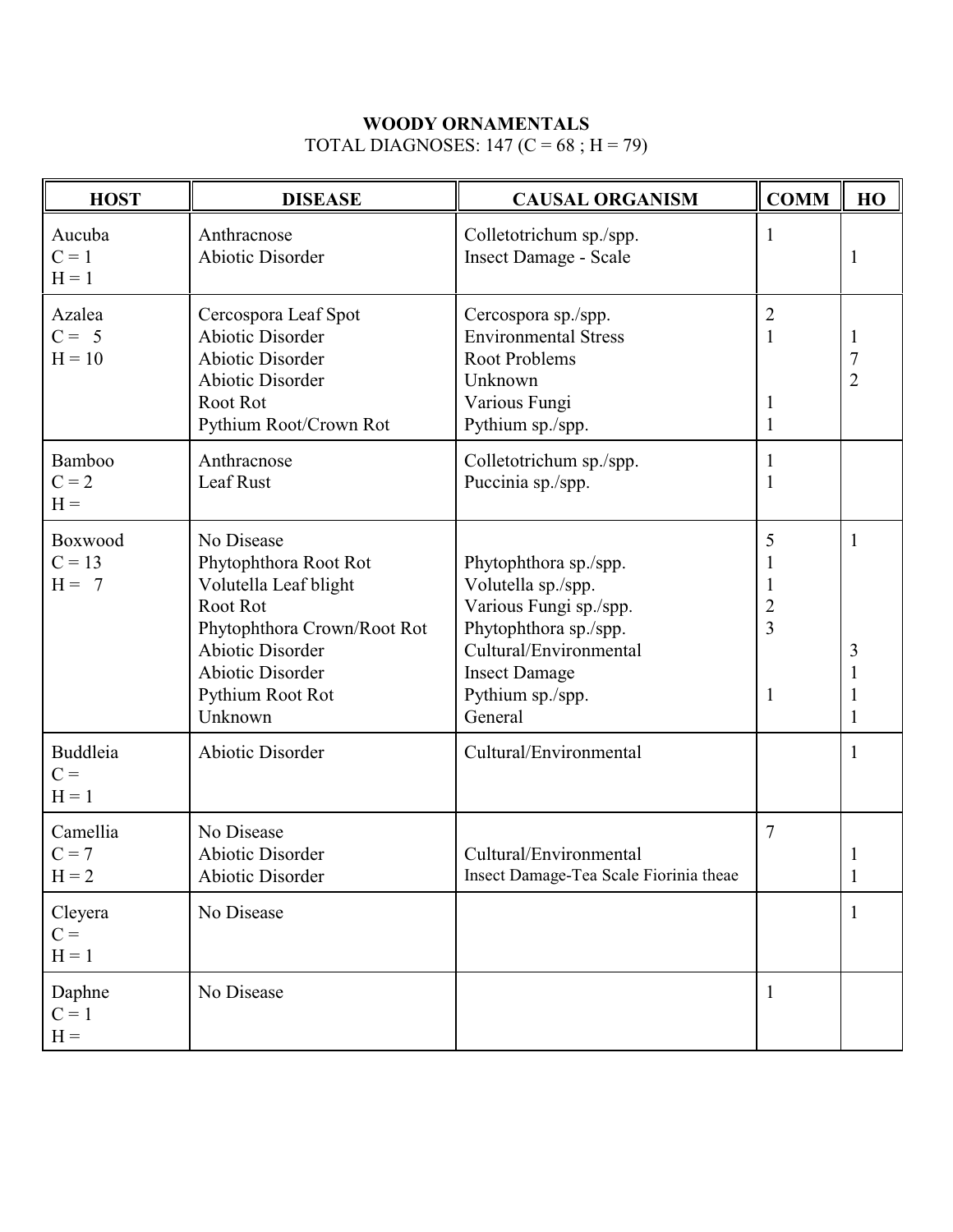| Fatsia<br>$C =$<br>$H = 1$      | <b>Abiotic Disorder</b>                                                                                                                                                                                                                                        | Root Problems                                                                                                                                                                                  |                     | 1           |
|---------------------------------|----------------------------------------------------------------------------------------------------------------------------------------------------------------------------------------------------------------------------------------------------------------|------------------------------------------------------------------------------------------------------------------------------------------------------------------------------------------------|---------------------|-------------|
| Forsythia<br>$C =$<br>$H = 1$   | <b>Abiotic Disorder</b>                                                                                                                                                                                                                                        | Cultural/Environmental                                                                                                                                                                         |                     | 1           |
| Gardenia<br>$C = 1$<br>$H = 5$  | No Disease<br><b>Abiotic Disorder</b><br><b>Abiotic Disorder</b><br><b>Abiotic Disorder</b>                                                                                                                                                                    | Cultural/Environmental<br><b>Insect Damage</b><br><b>Root Problems</b>                                                                                                                         | 1                   | 3<br>1<br>1 |
| Holly<br>$C = 9$<br>$H = 9$     | <b>Abiotic Disorder</b><br>Phytophthora Root Rot<br>No Disease<br>Armillaria Root Rot<br><b>Abiotic Disorder</b><br><b>Abiotic Disorder</b><br><b>Abiotic Disorder</b><br>Entomosporium Leaf Spot<br>Unknown<br><b>Secondary Organisms</b><br>Abiotic Disorder | Oedema<br>Phytophthora sp./spp.<br>Armillaria (Clitocybe) tabescens<br>Cultural/Environmental<br><b>Insect Damage</b><br>Chemical Injury<br>Entomosporium sp./spp.<br>General<br>Root Problems | 5<br>1<br>1         | 3<br>2      |
| Hydrangea<br>$C = 5$<br>$H = 7$ | Anthracnose Leaf Spot<br>Cercospora Leaf Spot<br>Abiotic Disorder<br><b>Abiotic Disorder</b><br>No Disease                                                                                                                                                     | Colletotrichum sp./spp.<br>Cercospora sp./spp.<br><b>Environmental Stress</b><br><b>Insect Damage</b>                                                                                          | 1<br>$\overline{4}$ | 1<br>3<br>2 |
| Illicium<br>$C = 2$<br>$H =$    | No Disease                                                                                                                                                                                                                                                     |                                                                                                                                                                                                | $\overline{2}$      |             |
| Itea<br>$C = 2$<br>$H =$        | Anthracnose<br>Leaf Spot                                                                                                                                                                                                                                       | Colletotrichum sp./spp.<br>Pseudocercospora sp./spp.                                                                                                                                           | 1                   |             |
| Jasmine<br>$C =$<br>$H = 2$     | <b>Abiotic Disorder</b><br><b>Abiotic Disorder</b>                                                                                                                                                                                                             | <b>Root Problems</b><br><b>Environmental Stress</b>                                                                                                                                            |                     | 1<br>1      |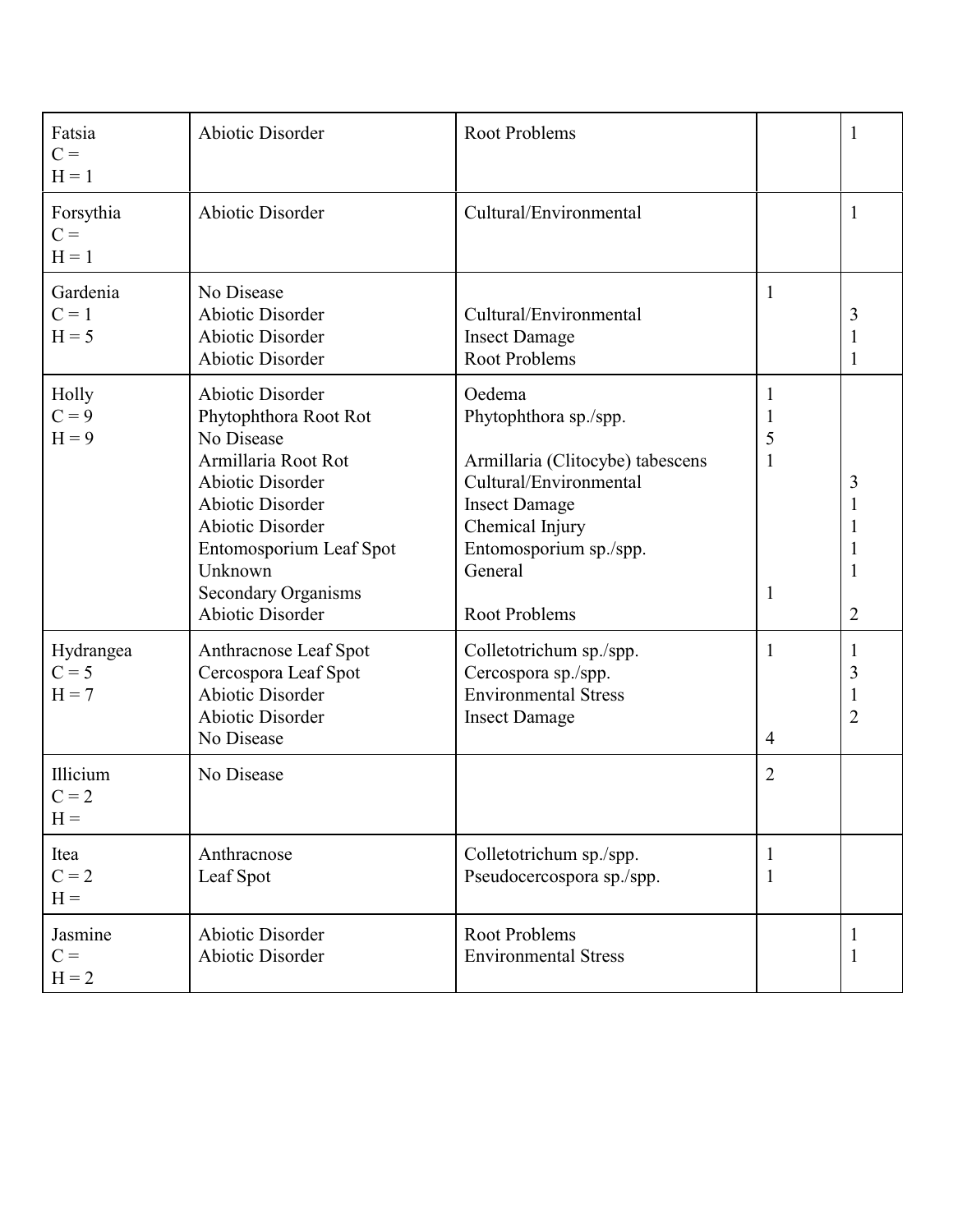| Juniper<br>$C = 7$<br>$H = 13$     | Root Rot<br>No Disease<br>Phomopsis Tip Blight<br><b>Abiotic Disorder</b><br><b>Abiotic Disorder</b><br>Unknown<br><b>Abiotic Disorder</b> | Various Fungi sp./spp.<br>Phomopsis sp./spp.<br>Cultural/Environmental<br><b>Root Problems</b><br>General<br>Unknown | 3<br>$\mathfrak{Z}$<br>1       | $\mathbf{1}$<br>4<br>6<br>1<br>$\mathbf{1}$ |
|------------------------------------|--------------------------------------------------------------------------------------------------------------------------------------------|----------------------------------------------------------------------------------------------------------------------|--------------------------------|---------------------------------------------|
| Laurel<br>$C = 1$<br>$H = 1$       | No Disease<br>Unknown                                                                                                                      | General                                                                                                              |                                | $\mathbf{1}$                                |
| Lavender<br>$C =$<br>$H = 1$       | Abiotic Disorder                                                                                                                           | <b>Environmental Stress</b>                                                                                          |                                | $\mathbf{1}$                                |
| Ligustrum<br>$C =$<br>$H = 3$      | <b>Abiotic Disorder</b><br><b>Abiotic Disorder</b><br>Cercospora Leaf Spot                                                                 | Unknown<br><b>Insect Damage</b><br>Cercospora sp./spp.                                                               |                                | 1<br>1<br>$\mathbf{1}$                      |
| Lorapetalum<br>$C = 1$<br>$H = 1$  | No Disease<br>Abiotic Disorder                                                                                                             | <b>Insect Damage</b>                                                                                                 | 1                              | $\mathbf{1}$                                |
| Nandina<br>$C =$<br>$H = 2$        | <b>Abiotic Disorder</b><br>Unknown                                                                                                         | Cultural/Environmental<br>General                                                                                    |                                | $\mathbf{1}$<br>1                           |
| Osmanthus<br>$C =$<br>$H = 2$      | Exobasidium Leaf Gall<br>Unknown                                                                                                           | Exobasidium sp./spp.<br>General                                                                                      |                                | $\mathbf{1}$<br>1                           |
| Photinia<br>$C = 1$<br>$H =$       | Dieback/Canker/Twig Blight                                                                                                                 | Botryosphaeria sp./spp.                                                                                              | 1                              |                                             |
| Rhaphiolepis<br>$C = 3$<br>$H = 2$ | Entomosporium Leaf Spot<br>No Disease<br>Abiotic Disorder                                                                                  | Entomosporium sp./spp.<br>Unknown                                                                                    | $\mathbf{I}$<br>$\overline{2}$ | $\mathbf{1}$<br>$\mathbf{1}$                |
| Rose<br>$C = 2$<br>$H = 7$         | Armillaria Root Rot<br>Abiotic Disorder<br>Unknown<br>No Disease<br><b>Black Spot</b>                                                      | Armillaria (Clitocybe) tabescens<br>Cultural/Environmental<br>General<br>Diplocarpon (Marssonina) rosae              | 1                              | $\mathbf{1}$<br>3<br>1<br>1<br>$\mathbf{1}$ |